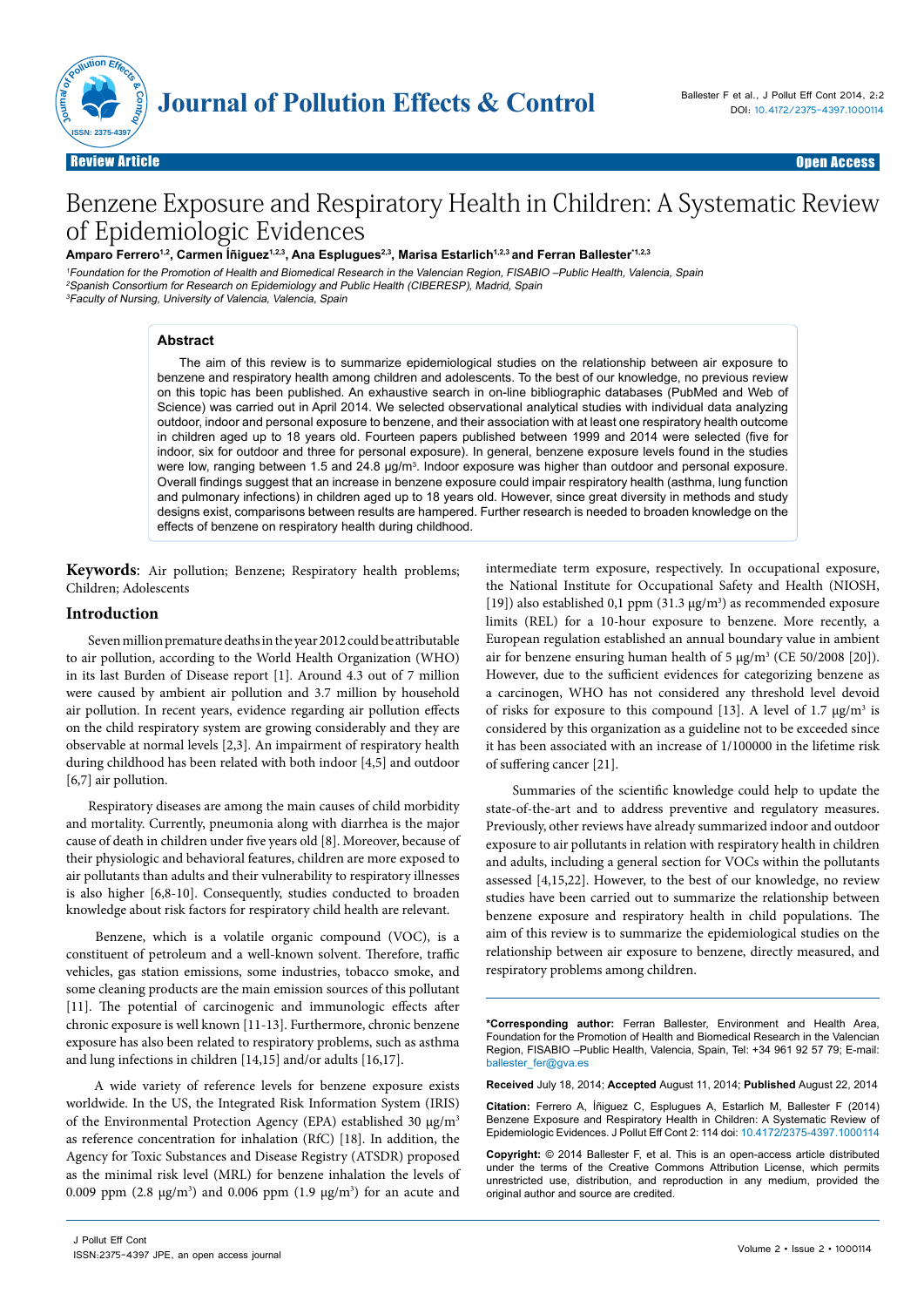#### **Methods**

We carried out a literature search from 20th to 30th April 2014 (Figure 1). The study period covered papers published in the last 16 years (1999-2014). Eligibility criteria were:

- • Literature published on-line in the bibliographic databases PubMed and Web of Science. Terms used were *"benzene" AND "children" AND "respiratory".* After that, we also combined the following MeSH terms *("benzene", "child", "respiratory tract infections", "respiratory sounds", "signs and symptoms, respiratory")*. However, the resulting papers were duplicated and were fewer than in the previous search.
- Relevant studies found on reference lists of the selected papers if fulfilling the eligibility criteria.
- • Articles published in English or Spanish.
- Studies on associations between indoor, outdoor and personal exposure to benzene and respiratory problems in children up to 18 years old.
- • Observational analytical studies based on individual data (i.e.: cohort, panel study, case-control and cross-sectional reports) were selected.

In a first phase, the information was assessed by reviewing the titles and abstracts. Then, the whole content was carefully read and references were checked.

Information was summed up in tables. Eight main rubrics were considered: Paper reference (Author, year of publication), year of study and location, study design, population according to age and sample size, outcome and tools used, benzene exposure assessment (divided into data source, levels found and interpolation method, when applied), other pollutants measured in the study apart from benzene, adjusted variables in the analysis, and results (that is associations between benzene and respiratory outcomes). We classified all papers into three categories according to benzene exposure assessment: those analyzing indoor air (Table 1), outdoor air (Table 2) and personal exposure (Table 3). All benzene exposure levels reported were converted to the same unit (μg/m<sup>3</sup>) and presented graphically (Figure 2) in order to enable comparisons between levels obtained from different studies.

#### **Results**

After the literature search, 75 papers were retrieved and 14 of these were selected according to eligibility criteria (Figure 1). Five articles were found for indoor air [17,23-26] (Table 1), six for outdoor air [27- 32] (Table 2) and another three for personal exposure [33-35] (Table 3). Regarding study design, cohort and panel study design were the most commonly found followed by cross-sectional and case-control studies (n=6 and n=4, respectively).

#### **Study population**

With regards to population age, the largest amount of studies was carried out on schoolchildren, i.e. between 6 and 12 years old (60% of the total). A couple of studies were done on infants and another on preschool children (2-5 years old). Only one of the studies focused on adolescents (13-14 years old) and another study was carried out in all childhood ages (0-19 years old). Population size ranged considerably. Classifying sample size into three categories, low (up to 100 children), medium (100-500 children) and large (more than 500 children), approximately a third of studies would be at each category. Most of the

studies were carried out in Europe (three in Germany, three in France, one in Spain and one in Portugal). Other studies were conducted in North America (three in USA (Alaska, Texas and Los Angeles) and one in Canada), one in Asia (South Korea), and one in Oceania (Australia).

## **Respiratory outcomes**

The most often studied health problem was asthma (n=11), assessed by different outcomes. Asthma symptoms (e.g. those related to wheezing, cough -particularly dry cough at night-, shortness of breath or chest tightness) or asthma diagnosis were found in 7 articles. Asthma control questionnaire score (ACQ) and rescue medication were the outcomes studied in one paper each. Two remaining papers were case-control studies and they defined asthmatic cases as children having doctor-diagnosed asthma, having had wheezing in the past 12 months or having already taken medications for onset of asthma. The questionnaire was the most frequently used instrument to measure those outcomes (n=10). Of those, the one most widely used was that developed by the International Study of Asthma and Allergies in Childhood (ISAAC) (n=7) [36]. In one case, daily diaries were used by children to report asthma. Apart from asthma, lung function, pulmonary infections and bronchitis were studied in four, two and one paper, respectively. Wheezing was analyzed as an isolated symptom in three articles.

#### **Benzene exposure assessment**

The methodology for benzene exposure assessment was similar among the reports on indoor air pollution. In general, benzene concentrations were measured continuously and passively for 1, 2 or 4 weeks using different devices. Samplers in dwellings were located in living rooms in four studies. Diez et al. [26] did not specify the sampler location indoors.

Studies on outdoor compared to indoor exposure used a wider range of methods for benzene exposure assessment. Three studies used either passive or active samplers. Only half of the papers predicted levels by estimation methods (non-linear regression models taking into account traffic variables, land use regression models -LUR-, and dispersion models).

The three studies assessing personal exposure used passive samplers. However, each one assigned personal exposure using different methods. Smargiassi et al. [33] put the passive samplers in a backpack carried by children for 24 hours. Personal exposure was assigned by means of the mean level registered on the passive sampler for each child. Martins et al. [34] distributed passive samplers among outdoor and indoor spaces. Monitoring points were located over 4 weeks in the city center and school courtyards in order to assess outdoor air. The living rooms of houses or classrooms in schools were the locations for indoor air monitoring. Spatial levels were modeled by a dispersion model. Subsequently, personal exposure was assigned based on children timeactivity patterns reported by questionnaire. Finally, Hwang et al. [35] installed passive samplers near to the respiratory area of the children for 3 days to assess personal exposure. During this period, they also placed indoor (living room) and outdoor (veranda) samplers in the children's house. They registered child time-activity patterns. However, the methodology for personal assignment is not stated in the text.

#### **Benzene exposure levels**

Benzene levels were expressed as different central tendency measures in the studies reviewed. Median benzene exposure levels ranged between 1.8 and 24.8  $\mu$ g/m<sup>3</sup> in indoor air (Table 1). In outdoor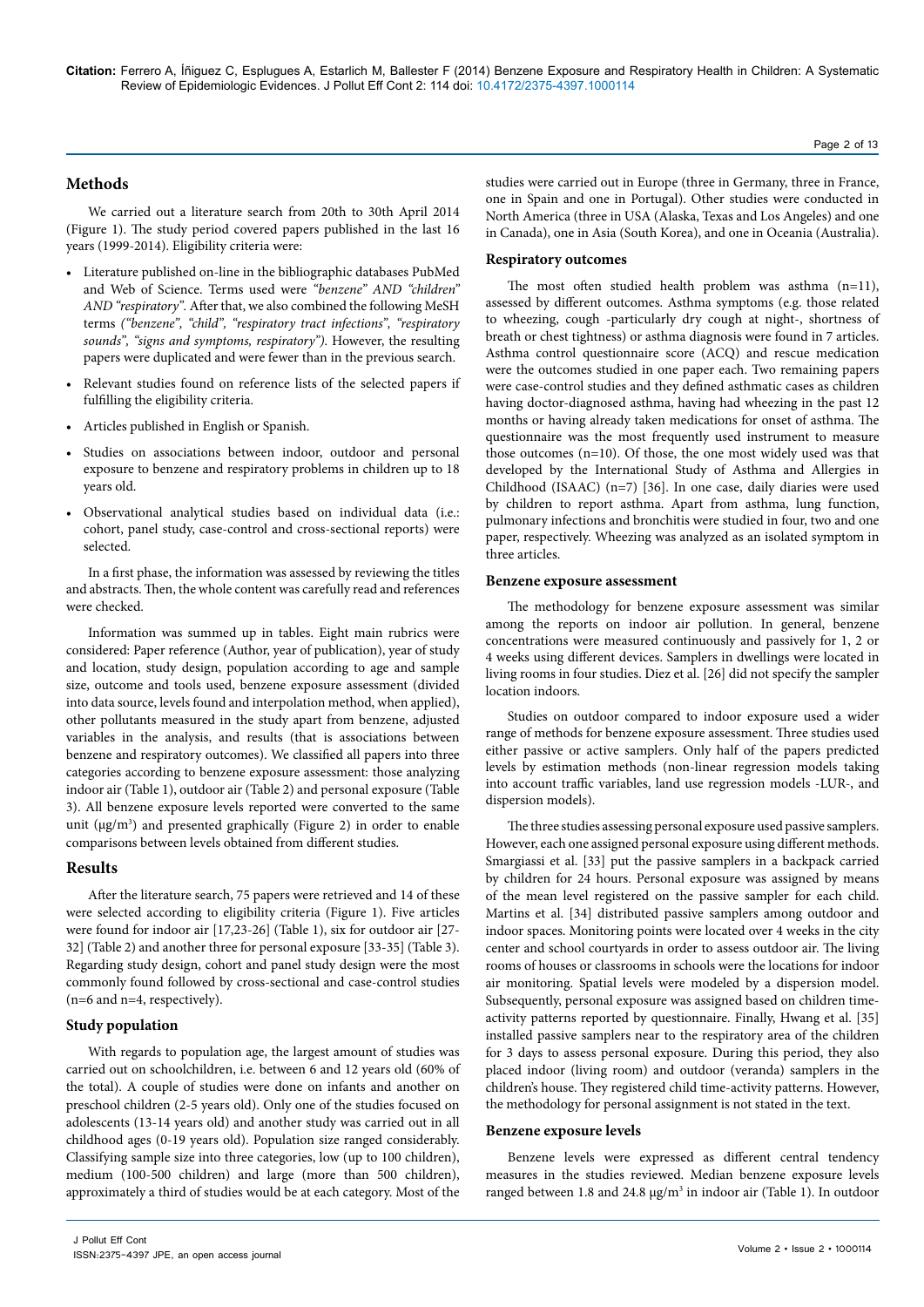|                          |                                                                                        |                        |                                                                           | る<br>POPULATI                                                                                                                                                                                                                                         | (INSTRUMENT <sup>a</sup> ))<br><b>OUTCOME</b>                   |                                                                                        | BENZENE EXPOSURE<br>ASSESSMENT                                                                      | <b>LUTANTS</b><br><b>OTHER<sup>d</sup></b>                                | <b>ADJUSTED®</b><br><b>VARIABLES</b>                                                                                                                                                                                            |                                                                                         | <b>RESULTS</b>                                                                                                                                                        |
|--------------------------|----------------------------------------------------------------------------------------|------------------------|---------------------------------------------------------------------------|-------------------------------------------------------------------------------------------------------------------------------------------------------------------------------------------------------------------------------------------------------|-----------------------------------------------------------------|----------------------------------------------------------------------------------------|-----------------------------------------------------------------------------------------------------|---------------------------------------------------------------------------|---------------------------------------------------------------------------------------------------------------------------------------------------------------------------------------------------------------------------------|-----------------------------------------------------------------------------------------|-----------------------------------------------------------------------------------------------------------------------------------------------------------------------|
| <b>REFERENCE</b>         | AND LOCATION<br><b>YEAR OF</b><br><b>AdnLS</b>                                         | DESIGN<br><b>AdnLS</b> | AGE                                                                       | <b>LE SIZE</b><br><b>SAMP</b>                                                                                                                                                                                                                         |                                                                 | <b>SOURCE<sup>b</sup></b><br><b>DATA</b>                                               | Median (range)<br><b>LEVELS</b> <sup>c</sup><br>in µg/m <sup>3</sup>                                |                                                                           |                                                                                                                                                                                                                                 | increase<br>benzene<br><b>bit of</b>                                                    | OR (95%CI)                                                                                                                                                            |
| <b>INDOOR EXPOSURE</b>   |                                                                                        |                        |                                                                           |                                                                                                                                                                                                                                                       |                                                                 |                                                                                        |                                                                                                     |                                                                           |                                                                                                                                                                                                                                 |                                                                                         |                                                                                                                                                                       |
|                          | Rive et al. [23] Clermont-Ferrand<br>1999-2000<br>(France)                             | Case-control           | $13 - 14$<br>years                                                        | Controls<br>Case (asthmat-<br>(non-asthmatic)<br>31<br>$ics)$ 32                                                                                                                                                                                      | Asthma symp-<br>(ISAAC)<br>toms                                 | Living room<br>samplers<br>Passive<br>1 week                                           | Controls: 1.9<br>Cases 3.9<br>(0.4, 14.5)<br>(0.5, 53.5)<br>(0.8, 53.5)<br>Total 2.4<br>(p < 0.05)  | Urinary S-<br>PMA                                                         | Familial allergy<br>Atopic status<br>ETS<br>Age<br>Sex                                                                                                                                                                          | reference to low<br>(>2,4 µg/m <sup>3</sup> ) in<br>High exposure<br>exposure           | Woken up by a breathlessness<br>in asthmatic children and cor-<br>Urinary S-PMA levels higher<br>crisis 10.10 (2.06-49.78)<br>related with benzene.                   |
| Gordian et<br>al.[17]    | chorage (Alaska)<br>2008-2009 An-                                                      | Cross-sectional        | Children<br>Adults<br>years)<br>$(0 - 19)$                                | 1484<br>458                                                                                                                                                                                                                                           | Asthma symp-<br>toms (ISAAC Q)                                  | Living room<br>samplers<br>Passive<br>1 week                                           | Median (min,<br>$9.3$ (<1.28,<br>186.0)<br>$max$ )                                                  | Other VOC                                                                 |                                                                                                                                                                                                                                 | in reference to<br>High exposure<br>$( > 28.7 \text{ µg/m}^3)$<br>low exposure<br>(0.6) | Severe asthma<br>2.49 (1.22, 5.07)                                                                                                                                    |
| Hulin et al.<br>[24]     | 2007 - Rural area<br>Clermont-Ferrand<br>2003-2004 - Ur-<br>ban area 2006-<br>(France) | Case-control           | $10 - 14$<br>years                                                        | Non-asthmatic 27<br>Case (asthmat-<br>Controls (non-<br>Asthmatic 24<br>Urban area<br>Rural area<br>$ics)$ 32<br>ast) 31                                                                                                                              | (ISAAC Q)<br>Asthma                                             | Living room<br>samplers<br>Passive<br>1 week                                           | 13.6 (5.9, 158.7)<br>20.2 (2.1,522.5)<br>Acetaldehyde<br>1.8(0.3,53.5)<br>Benzene:<br>Toluene:      | Other<br>yoc<br>$\mathop{\rm S}_\mathrm{p}$                               | Familial allergy<br>Allergic rhinitis<br>Location<br>Season<br>ETS<br>Age<br>Sex                                                                                                                                                | (for $>1.8$ µg/m <sup>3</sup> )<br>Benzene                                              | $1.30(0.40-3.80)$<br>Asthma                                                                                                                                           |
| Rumchev et<br>al. [25]   | 1997-1999 Perth<br>(Australia)                                                         | Case-control           | 6 months<br>years<br>$\frac{3}{2}$                                        | Case (asthmatic)<br>88 Controls (non-<br>asthmatic) 104                                                                                                                                                                                               | First diagnostic<br>department)<br>(emergency<br>of Asthma      | each season<br>Living room<br>(winter and<br>samplers<br>2 weeks<br>summer)<br>Passive | Controls 11.8<br>Cases 24.8<br>(0.01, 81.9)<br>(0.01, 58.9)<br>p < 0.01                             | Other VOC                                                                 | house dust mites<br>Smoking indoors,<br>conditioning and<br>Age, sex, atopy,<br>socioeconomic<br>presence of air<br>status                                                                                                      | 10µg/m <sup>3</sup>                                                                     | 2.92 (2.25-3.80)<br>Asthma                                                                                                                                            |
| Diez et al. [26]         | Leipzig (Ger-<br>1995-1996<br>many)                                                    | Cohort                 | Children<br>6 weeks<br>1 years<br>with al-<br>lergic<br>risk fac-<br>tors | 475                                                                                                                                                                                                                                                   | Pulmonary in-<br>Wheezing<br>fections<br>$\widehat{\mathbf{C}}$ | Period: preg-<br>Dwellings<br>samplers<br>Passive<br>4 week<br>nancy                   | Smoker dwell-<br>$6.1$ (SD: $5.3$ )<br>$4.7$ (SD: $4.8$ )<br>Non smoker<br>dwellings<br><b>Ings</b> | tion, smok-<br>variables<br>Restora-<br>Styrene<br>Other<br>is<br>Di<br>g | Domestic animals<br>New furniture<br>Gas cooking<br>Flat size<br>Heating                                                                                                                                                        | >5.6 µg/m <sup>3</sup>                                                                  | Analysis for benzene were not<br>done for the first year of life<br>Pulmonary infections<br>2,40 (1,30-4,50)<br>In week 6:                                            |
| · SD: Standard deviation | <b>ETS:</b> Exposure to tobacco smoke.                                                 |                        |                                                                           | <sup>b</sup> We summarized the method for benzene in: Instrument (design), location, monitoring time.<br>diseases; Group 3, children with birth-weight between 1500 and 2500 g<br>a S-PMA: S-phenylmercapturic acid. VOC: Volatile organic compounds. |                                                                 |                                                                                        |                                                                                                     |                                                                           | ªAsthma symptoms were considered as those related to wheezing, cough (specially, dry cough at night), shortness of breath or chest tightness.<br>Q: Questionnaire; ISAAC Q: Questionnaire designed by The International Study o |                                                                                         | ' Three risk groups were recruited: Group 1, children with elevated cord-blood-lgE-level (>0.9 kU/1); group 2, children with two family members suffering from atopic |

Table 1: Summarized results from studies analyzing the relationship between indoor exposure to benzene and respiratory health in children. **Table 1:** Summarized results from studies analyzing the relationship between indoor exposure to benzene and respiratory health in children.

Volume 2 • Issue 2 • 1000114

Page 3 of 13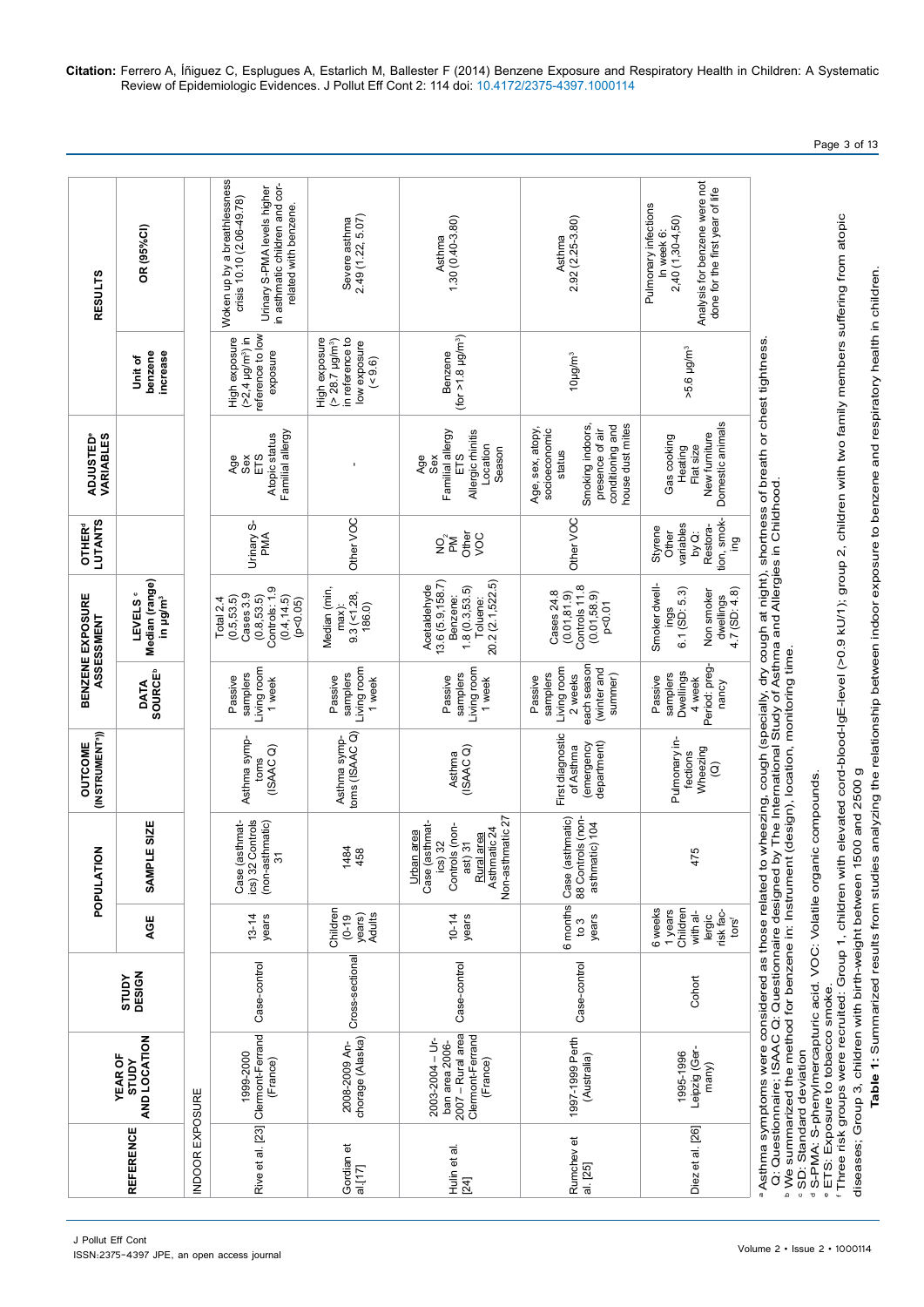2<sup>nd</sup> trimester pregnancy 2<sup>nd</sup> trimester pregnancy 0.03 (-0.07,0.13)<br>Daily ICS increase:<br>0.17 (0.04,0.31) 1.10 (1.01,1.20)<br>Wheezing<br>1.02 (0.96,1.09)<br>POSTNATAL Daily ICS increase: Wheezing<br>0.97 (0.90,1.05) Asthma ever<br>1.25 (1.08,1.43) LRTI<br>1.01 (0.94,1.09)  $1.36(1.00, 1.96)$ 0.03 (-0.07,0.13) 0.17 (0.04,0.31) 1.02 (0.96,1.09) 0.97 (0.90,1.05)  $1.32(1.03, 1.82)$ Asthma current 1.36 (1.00,1.96) 1.25 (1.08,1.43)1.10 (1.01,1.20) 1.01 (0.94,1.09) 1.32 (1.03,1.82) Asthma current ACQ increase ACQ increase RR (95%Cl) POSTNATAL Asthma ever Age Sample size Data source Individual assign- ment Levels Mean (SD) in μg/m3 **Unit of ben- zene in- crease OR (95%CI)** OR (95%CI) RR (95%CI) LRTI EIA **ant Adjustedd vari- ables Resultse** Results<sup>e</sup> zene in-<br>crease Unit of<br>ben-1 mg/m3 IQR (0.8 mg/  $\overline{\mathsf{G}}\,\overline{\mathsf{G}}\, \overline{\mathsf{B}}\, \overline{\mathsf{B}}$ ົາລົງ lings at birth,<br>Familial history<br>of asthma and Family history of allergy<br>Parental educafor water-heater Adjustedd vari-Breastfeeding,<br>Child care at-Familial history Maternal age at Maternal age at Age, Sex<br>Older siblings amily history of of asthma and ancy Cotinine Parental educa-Mother's origin Mould or damp-Mould or dampng, cooking or ing, cooking or for water-heater nancy Cotinine used for heatmidity<br>Temperature Breastfeeding, tendance, Sibtendance, Sibdelivery<br>BMI Prepreg-Mother's origin used for heatat home, and at home, and Child care at-BMI Prepreg-Older siblings Natural gas pets at home Relative hu-Temperature lings at birth, Smoking at Smoking at Natural gas pets at home Relative huallergies School home ables ness tion **Otherc pollut-**PM<br>BC<br>Toluene<br>Toluene Other VOC  $\overline{Q}$ នីកូន្ល  $\circ$ בטיבים<br>Mean (SD) in<br>µg/m<sup>3</sup> Pregnancy esti-Pregnancy esti-1.6 (1.2)<br>2nd trimester More and less 1.5 (1.1)<br>First year esticontaminated 3.3 (min : 2.2, Reims<br>1.5 (1.3,2.0) First year esti-More and less contaminated 2nd trimester  $3.3$  (min:  $2.2$ , 1st trimester 3rd trimester 3rd trimester 1st trimester 1.5 (1.3,2.0)  $max: 5.1$ ) Levels School 1 1.5 (0.5) School 2 0.5 (0.2) 1.6 (0.9) mates 1.6 (0.9) Marseille 1.5 (1.1) cities mates Benzene exposure assessment<sup>b</sup> **Benzene exposure assessment<sup>b</sup>** Individual assignsure according to sure according to pregnancy and<br>first year of life Dispersion model Predictions for<br>108 school ad-Individual exponearest sampler porally adjusted porally adjusted Dispersion model nearest sampler predictions tempredictions tempregnancy and Individual expo-Predictions for for trimesters for trimesters first year of life 108 school ad-LUR models LUR models Residential Residential dresses ment elementary schools elementary schools near/far of major Period: pregnancy Central Site mea-Annual mean con-<br>centrations Period: pregnancy (3 years averaged) (3 years averaged) Passive samplers Passive samplers fenced area in 2 fenced area in 2 near/far of major Central Site mea-Annual mean con-In the roof or in Passive sampler<br>Ambient air Passive sampler In the roof or in Active sampler Active sampler Data source roadways Ambient air surements surements centrations 4 weeks 5 days Exercise induced<br>asthma - EIA Exercise induced Diagnosed LRTI asthma control (asthma control Outcome<br>(instrument<sup>e</sup>) Diagnosed LRTI Asthma sympquestionnaire  $score -ACQ$ toms and diagtoms and diagquestionnaire Asthma sympscore –ACQ-) asthma –EIA (Spirometry) ISSN:2375-4397 JPE, an open access journal **Reference Year of study and location Study de- sign Population Outcome (instrumenta** Wheezing (Spirometry) (ISAAC Q) Asthma  $\widehat{Q}$ nosis 2199 6683 Cohort  $\begin{bmatrix} 12-18 \\ \text{months} \end{bmatrix}$  2199 sectional 9-11 years 6683 86 Asthmatics 36 6-12 years 9-11 years 6-12 years  $12-18$ Panel study (USA) Panel study sectional Cohort Cross-2010<br>| El Paso, Texas |<br>| USA) Bordeaux, Cler-<br>mont-Ferrand, El Paso, Texas Bordeaux, Clermont-Ferrand, Créteil, Marseille, Stras-Créteil, Marseille, Stras-1999-2000 bourg and bourg and 003-2008 2003-2008 1999-2000 Asturias Gipuzkoa Sabadell Valencia (Spain) Reims (France) OUTDOOR EXPOSURE Penard-Mo-Zora et al.<br> $[27]$ **Penard-Mo**rand et al. **Zora et al. Aguilera et al.** [28] **rand et al.** [29]

Page 4 of 13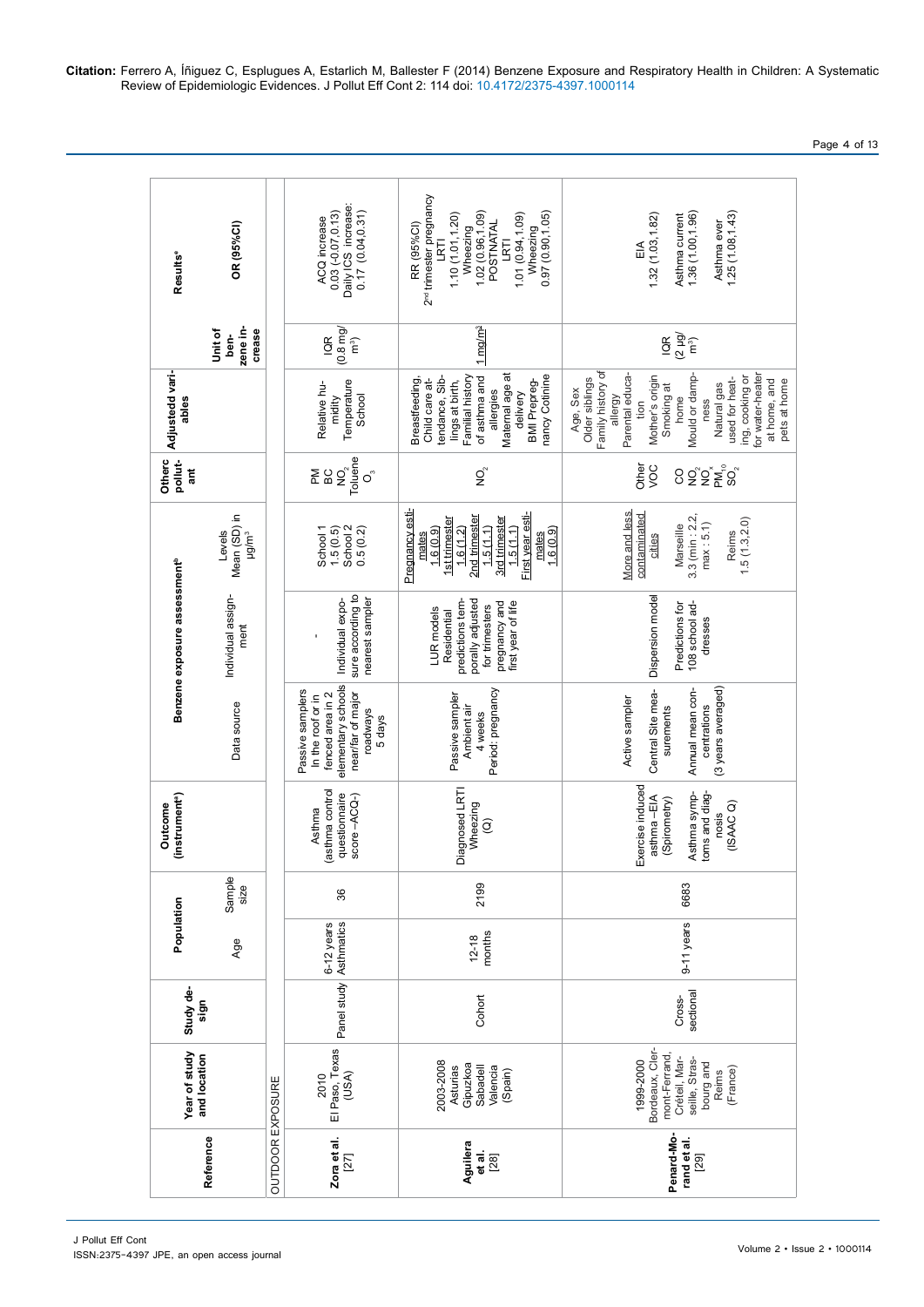| United States<br>Los Angeles<br>USA)<br>1999                                                                                                                                                                                                                                                                 | Munich (Ger-<br>1995-1996<br>many)                                                                                                                              | Dresden (Ger-<br>1995-1996<br>many)                                                                                                                                                                                                                                                                                                                                                              | interpolation method when no predictions were done in the study. SD: Standard deviation<br>PM: Particulate matter. BC: Black Carbon. PAH: Polycyclic aromatic                                                                                                                                                                                                                                                                                                                                                                                                                                                                                |
|--------------------------------------------------------------------------------------------------------------------------------------------------------------------------------------------------------------------------------------------------------------------------------------------------------------|-----------------------------------------------------------------------------------------------------------------------------------------------------------------|--------------------------------------------------------------------------------------------------------------------------------------------------------------------------------------------------------------------------------------------------------------------------------------------------------------------------------------------------------------------------------------------------|----------------------------------------------------------------------------------------------------------------------------------------------------------------------------------------------------------------------------------------------------------------------------------------------------------------------------------------------------------------------------------------------------------------------------------------------------------------------------------------------------------------------------------------------------------------------------------------------------------------------------------------------|
| Panel study                                                                                                                                                                                                                                                                                                  | sectional<br>Cross-                                                                                                                                             | sectional<br>Cross-                                                                                                                                                                                                                                                                                                                                                                              |                                                                                                                                                                                                                                                                                                                                                                                                                                                                                                                                                                                                                                              |
| $10 - 16$<br>years                                                                                                                                                                                                                                                                                           | 9-11 years<br>5-7 years                                                                                                                                         | 5-11 years                                                                                                                                                                                                                                                                                                                                                                                       |                                                                                                                                                                                                                                                                                                                                                                                                                                                                                                                                                                                                                                              |
| 21 Asth-<br>children<br>matic                                                                                                                                                                                                                                                                                | 7509                                                                                                                                                            | 2796                                                                                                                                                                                                                                                                                                                                                                                             |                                                                                                                                                                                                                                                                                                                                                                                                                                                                                                                                                                                                                                              |
| Asthma severity<br>Lung Function<br>(Spirometry)<br>(Daily diary)                                                                                                                                                                                                                                            | Asthma symp-<br>(ISAAC <sub>O</sub> )<br>toms                                                                                                                   | Lung Function<br>Asthma symp-<br>(Spirometry)<br>(ISAACQ)<br>(ISAACQ)<br><b>Bronchitis</b><br>toms                                                                                                                                                                                                                                                                                               |                                                                                                                                                                                                                                                                                                                                                                                                                                                                                                                                                                                                                                              |
| Central Site mea-<br>Active sampler<br>surements<br>24 hours                                                                                                                                                                                                                                                 | schools- in the city.<br>Passive samplers<br>16 low-to-medium<br>18 heavy traffic<br>traffic sites -<br>4 weeks<br>sites                                        | Annual immission<br>points in a 1 kmx1<br>Monitored in 182<br>km grid over the<br>Active sampler<br>area.                                                                                                                                                                                                                                                                                        | hydrocarbon. S-PMA: S-phenylmercapturic acid. VOC: Volatile organic compounds. EBC: Exhaled breath condensed.<br>Asthma symptoms were considered as those related to wheezing, cough (specially, dry cough at night), shortness of breath or chest tightness. LRTI: Low respiratory tract infections.                                                                                                                                                                                                                                                                                                                                        |
| symptom reports<br>the same day as<br>Mean exposure<br>levels obtained<br>by samplers in                                                                                                                                                                                                                     | count traffic vari-<br>gression model,<br>Residential pre-<br>taking into ac-<br>Non-linear re-<br>dictions<br>ables                                            | school exposure<br>nearest sampler<br>Residential and<br>according to                                                                                                                                                                                                                                                                                                                            |                                                                                                                                                                                                                                                                                                                                                                                                                                                                                                                                                                                                                                              |
| Breath-Ambient<br>Correlations<br>0,3(p<0,01)<br>In Breath<br>2.2(2.7)<br>Ambient<br>5.7(2.7)<br>in ng/L<br>āir                                                                                                                                                                                              | 8.7(2.4)<br>2.6(0.6)<br>Schools<br>City                                                                                                                         | 4.0 (min:1.9,<br>max.8.7                                                                                                                                                                                                                                                                                                                                                                         |                                                                                                                                                                                                                                                                                                                                                                                                                                                                                                                                                                                                                                              |
| VOC In<br>Other<br>EBC<br>VOC<br>တ္မွတ္တိပ္ပ                                                                                                                                                                                                                                                                 | counts<br>traffic<br>Soot<br>Daily<br>$\mathop{\mathsf{Q}}\nolimits^{\circ}$                                                                                    | ပ္တဲ့၃ွိပ္ပ<br>$\circ$                                                                                                                                                                                                                                                                                                                                                                           |                                                                                                                                                                                                                                                                                                                                                                                                                                                                                                                                                                                                                                              |
| Two pollutants<br>Temperature<br>Respiratory<br>infections<br>models                                                                                                                                                                                                                                         | Socioeconomic<br>Family history of<br>Hay fever, or<br>eczema.<br>asthma<br>status<br>Age<br>Sex                                                                | Maternal smok-<br>Parental educa-<br>Central heating<br>Season of test-<br>Damp housing<br>Birth weight<br>Furry pets<br>Age group<br>Floor level<br>Carpets<br>Sex<br>tion<br>gui<br>ieg                                                                                                                                                                                                        |                                                                                                                                                                                                                                                                                                                                                                                                                                                                                                                                                                                                                                              |
| concen-<br>(mean<br>tration)                                                                                                                                                                                                                                                                                 | 1 µg/m <sup>3</sup>                                                                                                                                             | 1 µg/m <sup>3</sup>                                                                                                                                                                                                                                                                                                                                                                              |                                                                                                                                                                                                                                                                                                                                                                                                                                                                                                                                                                                                                                              |
| the models the association<br>Asthma severe symptoms<br>became non significant for<br>Asthma severe symptoms<br>5.93 (1.64,21.4)<br>utants were introduced in<br>When other ambient pol-<br>$-26.3$ I/min $(-51.4,-1.3)$<br>Ambient benzene<br>Breath benzene<br>2.06 (0.85,4.96)<br>PEF deficit<br>benzene. | Current asthma with<br>Current wheeze<br>1.42(1.01, 2.01)<br>2.05(1.23, 3.41)<br>1.65 (1.06,2.55)<br>Current asthma<br>2.41(1.24, 4.69)<br>Benzene+ETS<br>Cough | MORNING COUGH<br>MORNING COUGH<br>Exposure at school:<br>Exposure at home:<br>1.16(1.04, 1.29)<br>1.15(1.04, 1.27)<br>1.21(1.01, 1.45)<br>$T$ Er $_{25.75}$<br>1.27 (1.03,1.58)<br>1.26(1.08, 1.46)<br>1.27(1.03, 1.58)<br>1.11(1.03, 1.19)<br>1.21(1.04, 1.40)<br>1.11(0.97, 1.25<br><b>BRONCHITIS</b><br><b>BRONCHITIS</b><br>No-atopics<br>FEF25-75<br><b>ASTHMA</b><br><b>ASTHMA</b><br>FEF, | second, litres), FVC (Forced vital capacity, in litres), FEF25–75% (Forced expiratory flow 25-75%, litres per second), predicted FEV1% (FEV1FVC); we only show significant results for these parameters. SPT:<br>Q: Questionnaire. ISAAC Q: Questionnaire designed by The International Study of Asthma and Allergies in Childhood; Spirometry, parameters considered in most papers: FEV1 (forced expiratory volume in 1<br><sup>6</sup> On exposure assessment we summarize 1) data source as: Instrument, location and monitoring time; 2) individual assignment as: Exposure modeling method, individual assignment. We depict a dash in |

Page 5 of 13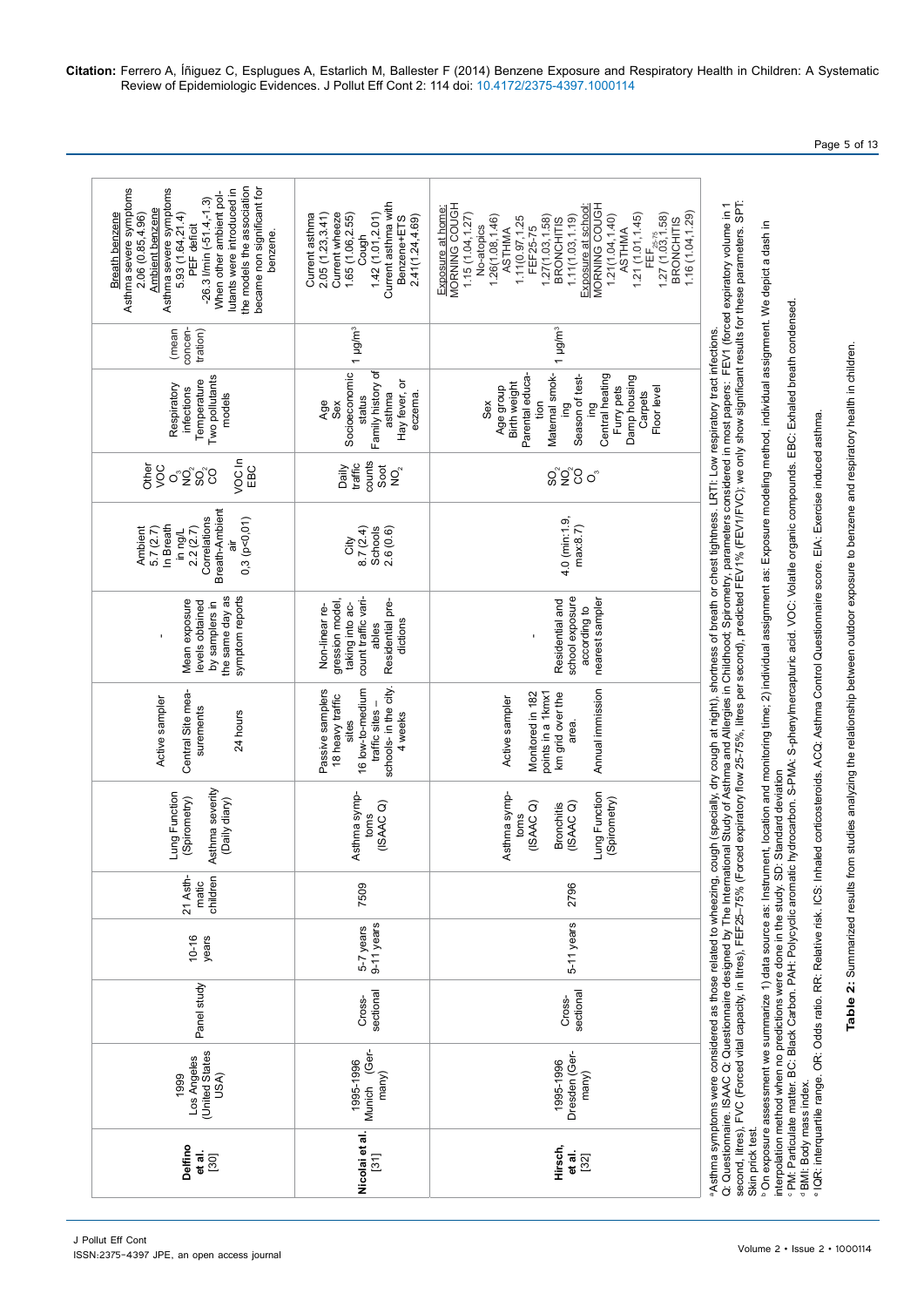| OR (95%CI)<br><b>RESULTS</b>                      |                                       |                   | are neither significant.<br>$(-16.40, +11.50)$<br>Mean change in FEV1<br>$-1.80$ ( $-15.90$ , $+12.20$ )<br>$-0.70$ ( $-14.70$ , $+13.20$ )<br>$(-15.20, +12.70)$<br>Mean change in FVC:<br>FEF25-75<br>$-1.20$<br>$-2.50$ | Regression coefficients<br>-4.33(-7.13,-1.53)<br>Change in FEV1/FVC<br>Change in FEF25-75<br>$+0.76(-0.11, +1.62)$<br>$+2.79(+0.92,+4.65)$<br>$-0.23(-1.07, +0.61)$<br>Rescue medication<br>Change in FEV1%<br>$-5.89(-10.16, -1.62)$<br>$-1.71(-3.24,-0.18)$<br>Change FEV1%<br>Wheezing |
|---------------------------------------------------|---------------------------------------|-------------------|----------------------------------------------------------------------------------------------------------------------------------------------------------------------------------------------------------------------------|-------------------------------------------------------------------------------------------------------------------------------------------------------------------------------------------------------------------------------------------------------------------------------------------|
| benzene<br>Unit of                                |                                       | increase          | (2.4 µg/m <sup>3</sup> )<br>$\mathfrak{B}$                                                                                                                                                                                 | 10 µg/m <sup>3</sup>                                                                                                                                                                                                                                                                      |
| VARIABLES<br><b>ADJUSTED'</b>                     |                                       |                   | bronchodilators<br>Mother smoker<br>Temperature<br>education<br>Caregiver<br>Humidity<br>Hay fever<br>Allergies<br>Steroids<br>Eczema<br>Ethnicity<br>Asthma<br>Level of<br>Use of<br>Height<br>Age<br>Sex                 | Atopy, Height,<br>Weight, Older<br>Pets at home,<br>Dampness at<br>Temperature<br>Fireplace at<br>home, and<br>Humidity,<br>Sex, Age<br>education<br>Mould or<br>Parental<br>Parental<br>smoking,<br>siblings,                                                                            |
| POLLUTANT<br><b>OTHER®</b>                        |                                       |                   |                                                                                                                                                                                                                            | <b>OUTDOOR:</b><br>Other VOC<br>Other VOC<br>PM <sup>4</sup><br>NDOOR:<br>$\sigma$ ° $\sum_{\alpha}$<br>σ°Ωຶ                                                                                                                                                                              |
|                                                   | in µg/m <sup>3</sup><br><b>LEVELS</b> |                   | Mean (SD)=<br>2.8(2.3)                                                                                                                                                                                                     | 1.6(0.7, 13.9)<br>2.9(1.2, 25.7)<br>1.0(0.5, 3.5)<br>Mean (min,<br>(3.6, 39.2)<br>Visit 1:<br>Visit 2:<br>Visit 3:<br>Visit 4:<br>max)<br>10.7                                                                                                                                            |
| BENZENE EXPOSURE ASSESSMENT <sup>b</sup>          | ASSIGNMENT<br>PERSONAL                |                   | sampler levels<br>according to<br>exposure<br>Personal                                                                                                                                                                     | estimations<br>time-activity<br>Dispersion<br>based on<br>exposure<br>Personal<br>patterns<br>model                                                                                                                                                                                       |
| DATA SOURCE                                       |                                       |                   | Passive sampler<br>(samplers in<br>monitoring<br>backpack)<br>Personal<br>24 hour                                                                                                                                          | Passive samplers<br>-In the city center<br>laboratories:<br>OUTDOOR<br><b>INDOOR</b><br>4 weeks<br>Mobile<br>(classroom)<br>courtyards<br>(bedroom)<br>-Schools<br>-Houses<br>-School                                                                                                     |
| (INSTRUMENT <sup>a</sup> )<br>OUTCOME             |                                       |                   | Lung Function<br>(Spirometry)                                                                                                                                                                                              | Need of rescue<br>(Spirometry)<br>medication<br>(ISAACQ)<br>Wheezing<br>Function<br>Gun <sub>1</sub> (D)                                                                                                                                                                                  |
|                                                   | SAMPLE<br>SIZE                        |                   | 72                                                                                                                                                                                                                         | 5                                                                                                                                                                                                                                                                                         |
| POPULATION                                        |                                       |                   | Asthmatics<br>$7-12$ years                                                                                                                                                                                                 | Wheezing<br>6-8 years<br>children                                                                                                                                                                                                                                                         |
| DESIGN<br>STUDY                                   |                                       |                   | Panel<br>study                                                                                                                                                                                                             | Panel<br>study                                                                                                                                                                                                                                                                            |
| LOCATION<br><b>YEAR OF</b><br><b>AdnLS</b><br>AND |                                       |                   | 2009-2010<br>(Canada)<br>Montreal                                                                                                                                                                                          | 2006-2007<br>(Portugal)<br>Viseu                                                                                                                                                                                                                                                          |
| <b>REFERENCE</b>                                  |                                       | PERSONAL EXPOSURE | Smargiassi<br>et al. 2014<br>$[33]$                                                                                                                                                                                        | et al. 2012<br>Martins<br>$[34]$                                                                                                                                                                                                                                                          |

Page 6 of 13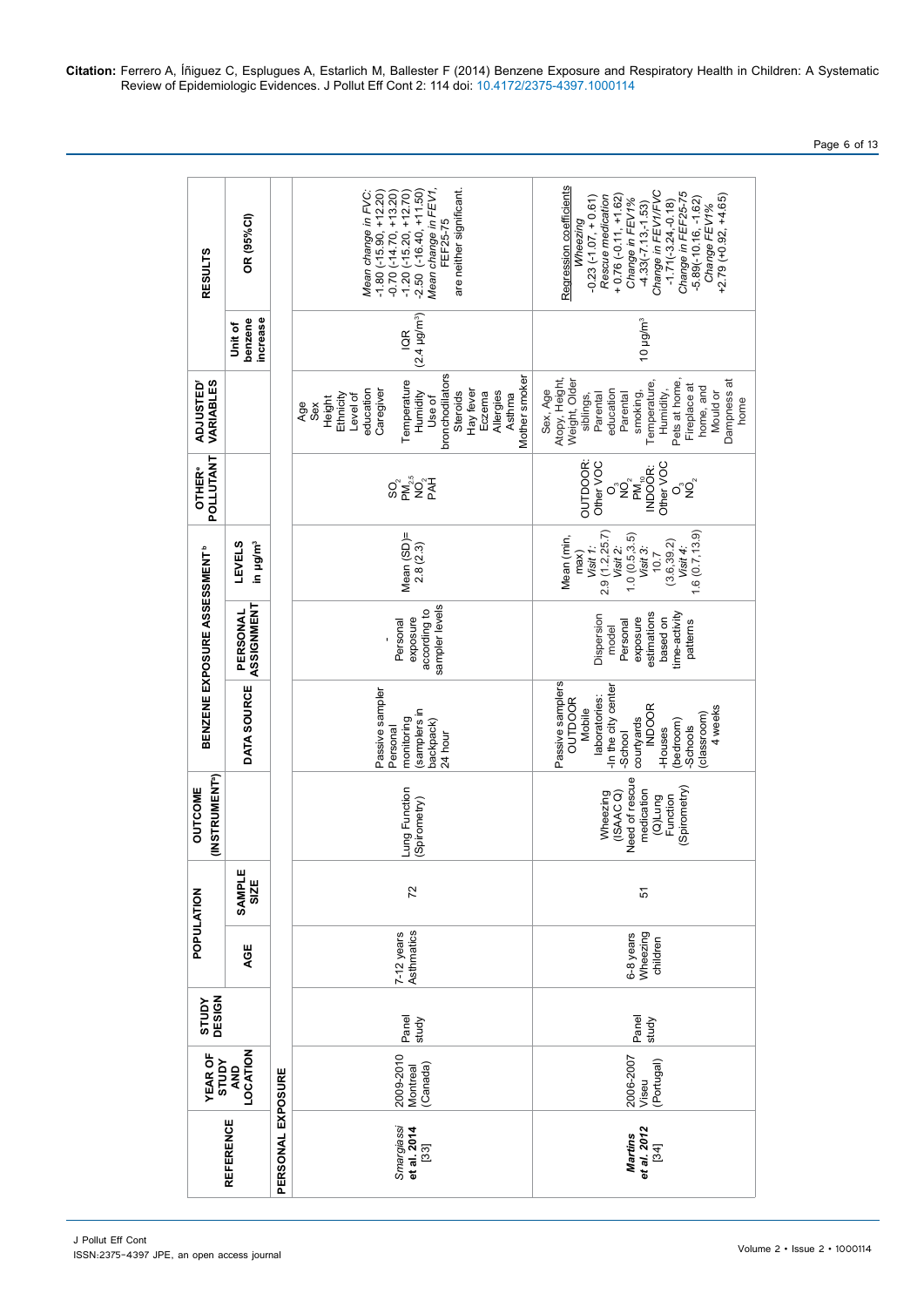J Pollut Eff Cont ISSN:2375-4397 JPE, an open access journal

| 1.00(0.90, 1.20)<br>Asthma                                                                                                                                                                                                 | second, liters), FVC (Forced vital capacity, in liters), FEF25–75% (Forced expiratory flow 25-75%, liters per second), predicted FEV1% (FEV1/FVC), ^FEV1% (increase of FEV1 as a percentage of the initial value<br>°On exposure assessment we summarize 1) data source as: Instrument, location and monitoring time; 2) personal assignment as: Exposure modeling method, personal assignment. NS: non stated. SD: Standard<br>ational Study of Asthma and Allergies in Childhood; Spirometry, parameters considered in most papers: FEV1 (forced expiratory volume in 1 |
|----------------------------------------------------------------------------------------------------------------------------------------------------------------------------------------------------------------------------|---------------------------------------------------------------------------------------------------------------------------------------------------------------------------------------------------------------------------------------------------------------------------------------------------------------------------------------------------------------------------------------------------------------------------------------------------------------------------------------------------------------------------------------------------------------------------|
| 9S                                                                                                                                                                                                                         |                                                                                                                                                                                                                                                                                                                                                                                                                                                                                                                                                                           |
| background<br>education<br>Level of<br>Passive<br>smoking<br>Income<br>Age<br>Sex                                                                                                                                          |                                                                                                                                                                                                                                                                                                                                                                                                                                                                                                                                                                           |
| Other VOC                                                                                                                                                                                                                  |                                                                                                                                                                                                                                                                                                                                                                                                                                                                                                                                                                           |
| Personal: 2.4<br>Controls 2.3<br>Indoor: 2.2<br>Outdoor: 2.1<br>Cases 2.5<br>GM (GSD)<br>$2.8(2.6)$<br>Controls<br>Controls<br>(p<0.01)<br>1.7(2.7)<br>[0.070]<br>2.7(2.1)<br>1.6(2.9)<br>Cases<br>Cases<br>(2.6)<br>(3.2) |                                                                                                                                                                                                                                                                                                                                                                                                                                                                                                                                                                           |
| Time-activity<br>patterns<br>$\frac{8}{2}$                                                                                                                                                                                 |                                                                                                                                                                                                                                                                                                                                                                                                                                                                                                                                                                           |
| Passive samplers<br>In 3 working days<br>Indoor exposure<br>exposure (in<br>respiratory area)<br>(in living room)<br>(attached to<br>Exposure<br>veranda)<br>Outdoor<br>Personal                                           | after bronchodilator); we only show significant results for these parameters. SPT: Skin prick test. pH-EBC: pH measured in exhaled breath condensed.                                                                                                                                                                                                                                                                                                                                                                                                                      |
| (ISAAC)<br>Asthma                                                                                                                                                                                                          |                                                                                                                                                                                                                                                                                                                                                                                                                                                                                                                                                                           |
| (asthmatics)<br>40 Controls<br>33 Case<br>(non-asth-<br>matics)                                                                                                                                                            |                                                                                                                                                                                                                                                                                                                                                                                                                                                                                                                                                                           |
| 8-9 years<br>$10 - 13$<br>years                                                                                                                                                                                            |                                                                                                                                                                                                                                                                                                                                                                                                                                                                                                                                                                           |
| control<br>Case-                                                                                                                                                                                                           |                                                                                                                                                                                                                                                                                                                                                                                                                                                                                                                                                                           |
| (South<br>Korea)<br>Seoul<br>2008                                                                                                                                                                                          |                                                                                                                                                                                                                                                                                                                                                                                                                                                                                                                                                                           |
| Hwang<br>et al. 2011<br>[35]                                                                                                                                                                                               | deviation, min: minimum, max: maximum, GM: Geometric mean, GSD, geometric standard deviation.<br>Q: Questionnaire. ISAAC Q: Questionnaire designed by The Intern                                                                                                                                                                                                                                                                                                                                                                                                          |

Table 3: Summarized results from studies analyzing the relationship between personal exposure to benzene and respiratory health in children. **Table 3:** Summarized results from studies analyzing the relationship between personal exposure to benzene and respiratory health in children.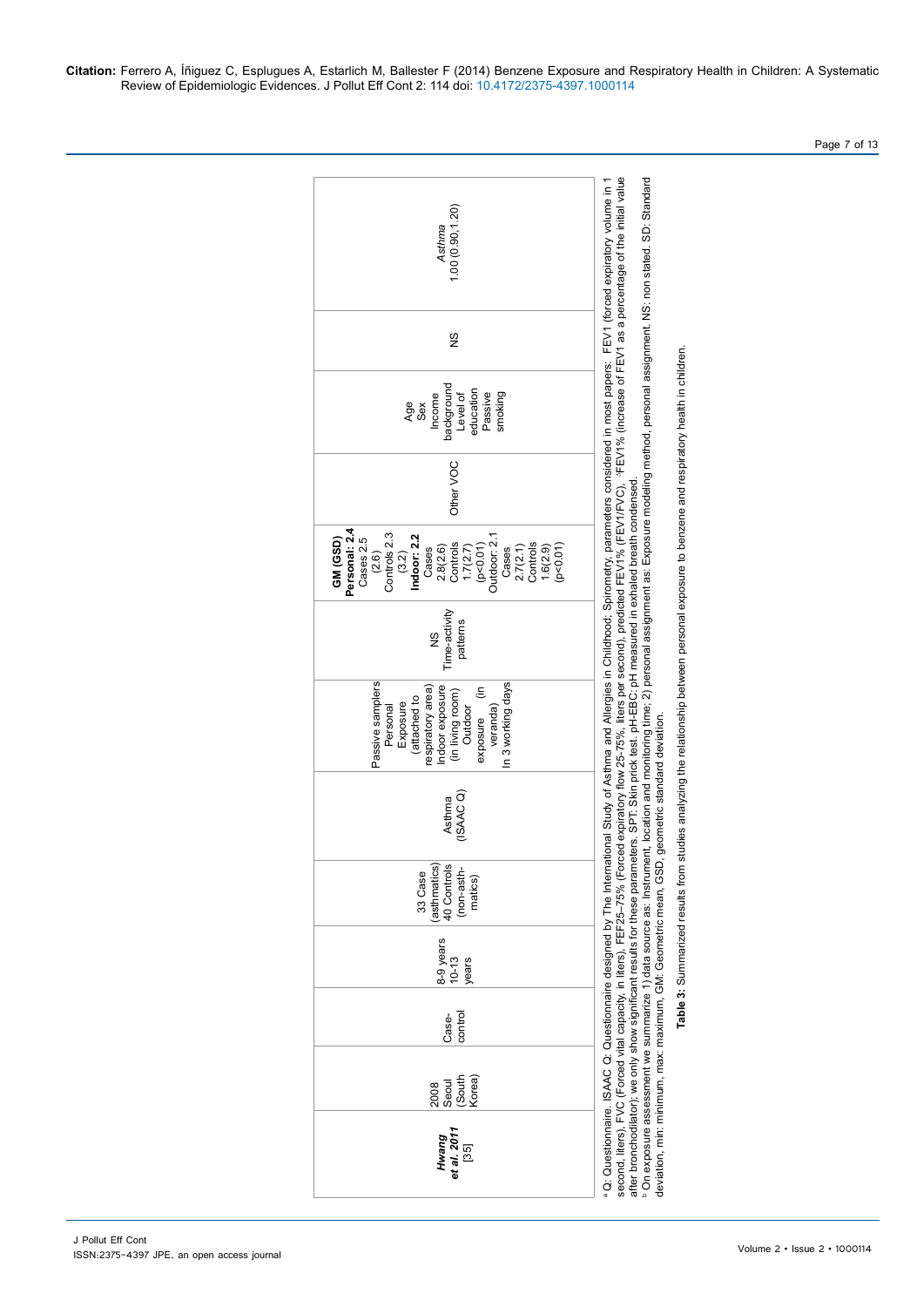Page 8 of 13



and personal exposure, mean benzene levels were in a range of 1.5-8.7 µg/m3 and 2.8-4.0 µg/m3 , respectively (Tables 2 and 3).

Apart from benzene, other pollutants were assessed in the articles but results are not shown in this review. Excluding the study by Delfino et al. [30] in which two model pollutants were conducted, the rest of articles did not adjust associations by other air pollutants.

## **Associations**

The associations between benzene exposure and respiratory outcomes were quantified and expressed mainly as odds ratio or as change in the outcome per increase of the pollutant. Excluding one study [17], most authors adjusted associations between exposures and respiratory outcomes by child sex and age, socio-demographic variables, family history of asthma or allergy, atopic status and other exposures (e.g. environmental tobacco smoke or redecoration activities in the dwellings).

Four out of the six papers on indoor air found statistically significant associations between benzene exposure and health outcomes, specifically, asthma symptoms [17,23], first diagnosis of asthma [25] and pulmonary infections [26]. Regarding outdoor exposure, almost all papers reported statistically significant relations between benzene exposure and respiratory health, explicitly, asthma [27,29-32], lung function [30,32] and bronchitis [32]. Aguilera et al. [28], found suggestive associations between benzene and pulmonary infections or wheezing, being stronger for exposure in the 2<sup>nd</sup> trimester of pregnancy. Studies on personal exposure to benzene, reported statistically significant associations between exposure and lung function [34], albeit not significant for asthma [35].

## **Benzene in indoor air**

Three case-control studies on asthma assessing indoor air obtained different results for benzene exposure. Thus, a case-control study [23] carried out in adolescents from six French cities in 1999-2000 found a higher risk of asthma symptoms, specifically, woken up by a breathlessness crisis (OR[95%CI]: 10.10 [2.06-49.78]), related to a benzene exposure higher than 2.4 μg/m<sup>3</sup>. Urinary S-phenylmercapturic acid, a benzene metabolite considered as a benzene exposure biomarker, was higher in asthmatic children and was correlated with benzene exposure. Other asthma symptoms were not significantly related to benzene exposure. Conversely, another study conducted some years later (2003-2007) [24] in the same French region reported non statistically significant associations between benzene exposure (levels higher than  $1.8 \,\mu g/m^3$ ) and asthma in schoolchildren aged  $10-14 \,\text{years}$ old. The main limitation for the first study was its sample size (n=32 cases; n=31 controls). The second study almost duplicated the sample size (n=113; 63 living in urban and 51 in rural areas) and adjusted by additional variables, monitoring season and children location. The third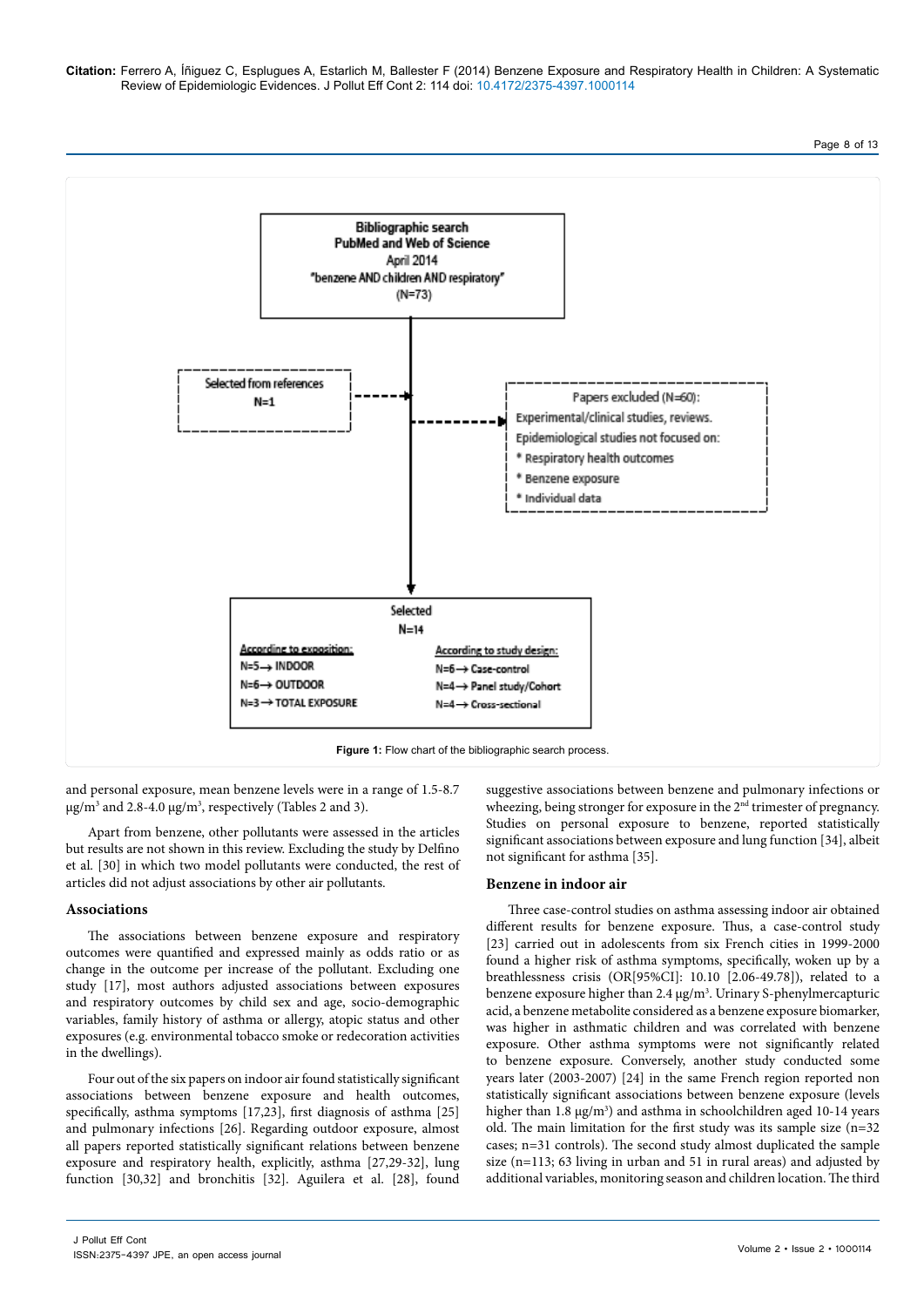

visits. In this graphic are presented mean of the 4 means and minimum and maximum of these data \*\*\* Hwang expressed levels as geometric mean and geometric standard deviation (GM (GSD))

**Figure 2:** Benzene levels (μg/m<sup>3</sup>) found in different studies selected. A) Indoor air levels expressed as median (range). B) Outdoor air and personal exposure levels expressed as mean (SD).

case-control study [25] was conducted in preschool children (n=192) living in Perth (Australia). Authors reported a statistically significant increase in asthma risk (OR[95%CI]: 2.92[2.25-3.80] associated with every 10 μg/m3 increase in benzene exposure in child bedrooms. In two last case-control studies [24,25] asthma was associated with exposure to other VOCs (acetaldehyde, toluene and total VOCs) (data not shown).

The LARS cohort study in Leipzig (Germany) [26] assessed benzene exposure in dwellings during pregnancy. They found a statistically significant increase in pulmonary infections at 6 weeks of age (n=475) associated with an increase of 5.6 μg/m<sup>3</sup> in benzene levels (OR[95%CI]: 2.40 [1.30-4.50]). Wheezing at first year of life was not related to prenatal exposure to benzene. Other VOCs were related with asthma and pulmonary infections. Despite the adjustment by other exposures,

they neither adjusted by socioeconomic status nor family history of allergies. In a cross-sectional study [17], asthma was associated with high benzene exposure levels measured in living rooms of children between 0-19 years old (n=458; OR[95%CI]: 2.49 [1.22-5.07]; higher exposure than 28.7  $\mu$ g/m<sup>3</sup> in reference to lower exposure than 9.6  $\mu$ g/ m<sup>3</sup>). The important limitations of this cross-sectional study were the study design and lack of adjustment for co-variables and confounders.

## **Benzene in outdoor air**

In a panel study conducted by Zora et al. [27], passive samplers were installed outside two schools and individual exposure was assigned according to the nearest sampler. They found low levels of exposure, also for the school near to major roadways  $(1.5 \,\mu g/m^3)$ . No significant associations between benzene and other pollutants with an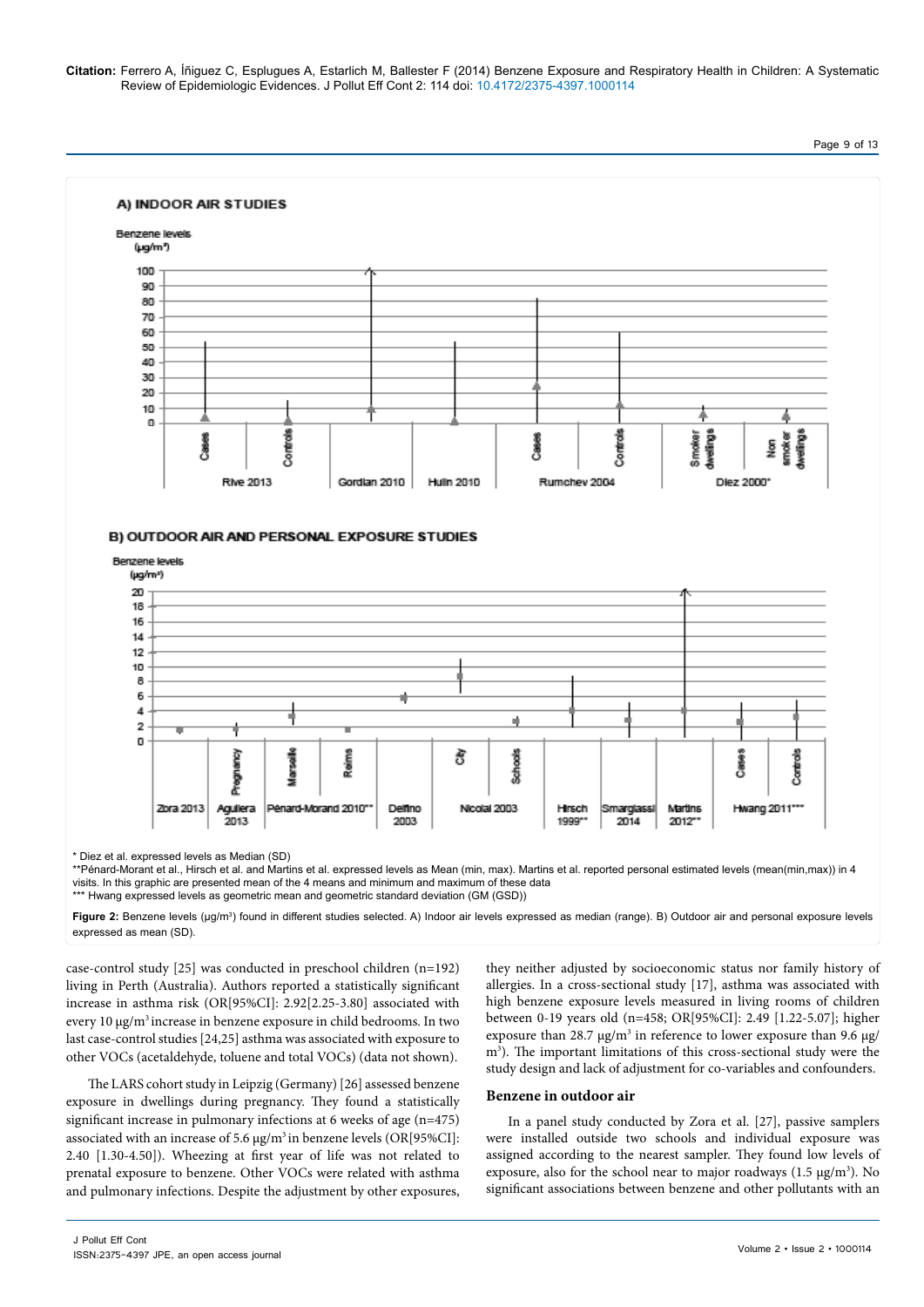## Page 10 of 13

increase in ACQ score were found. However, an increase in 0.17 ACQ score units (95%CI: 0.04-0.31) was related with an increase in benzene levels of 0.8 μg/m<sup>3</sup> among subjects inhaling corticosteroids daily. They did not adjust for socio-economic variables or other possible exposures. In the INMA Spanish cohort, Aguilera et al. [28], found an association between an increase in 1  $\mu$ g/m<sup>3</sup> of benzene exposure estimated in the second trimester of pregnancy and lower respiratory tract infections (LRTI) in a large sample of infants (n=2199). Delfino et al. [30] conducted a panel study on 21 asthmatic children aged between 10- 16 years old. They assigned individual benzene levels from nearer central site measurement the same day symptoms were reported. They found statistically significant associations between an increase in mean concentrations of benzene (5.7  $\mu$ g/m<sup>3</sup>) and both asthma and lung function. But when other pollutants were added to the models, the statistically significant association was diluted. They did not adjust by socioeconomic status, other exposure or history of asthma or allergies.

Three cross-sectional studies on outdoor air exposure [29,31,32] were retrieved and asthma related outcomes were studied in all of them. Additionally, Hirsch et al. [32] studied bronchitis and lung function. In the later study, 182 grid-points for monitoring annual levels of benzene by means of active samplers were distributed over the area. No modeling methods were used to predict spatial levels in the study area. Residential and school exposure levels were assigned from the nearest sampler. An increase of  $1 \mu g/m^3$  in both benzene exposures, residential and school, was associated with morning cough (more significant for non atopic children), bronchitis and asthma. In addition, residential exposure to benzene was associated with lung function. As part of phase II of the ISAAC project, Penard-Morand and Nicolai et al. [29,31] conducted similar studies in different countries (France and Germany, respectively) to assess outdoor exposure to benzene and asthma symptoms and obtain similar results. The first was conducted in 1999-2000 in schoolchildren (children between 9-11 years old, n=6683) within the French Six Cities Studies [29]. An increase of 2  $\mu$ g/m<sup>3</sup> in benzene exposure levels was associated with exercise-induced asthma, asthma current and asthma ever. Another study was conducted in 1995- 1996 in two groups of German schoolchildren (5-7 and 9-11 years old, n=7509) [31]. An increase of 1  $\mu$ g/m<sup>3</sup> in exposure levels was associated with current asthma, current wheeze, cough and current asthma when also considering ETS. Despite some similarities, the methodology used for benzene exposure assessment was different in the two articles (Table 2). While Pénard-Morand et al. [29] obtained annual mean concentrations of benzene from central sites measurements actively monitoring quality air, Nicolai et al. [31] monitored different levels by means of passive samplers located in 18 heavy traffic and 16 lowto-medium traffic points for 4 weeks. Additionally, Pénard-Morand et al. [29] spatially modeled benzene annual mean levels and exposure levels were predicted for each school address and Nicolai et al. [31] also modeled exposure levels but with a non-linear regression model and taking into account traffic variables. Individual assignment was done for residences. Hirsch et al. [32] monitoring annual levels of benzene by means of active samplers distributed in 182 grid-points over the area. No modeling methods were used to predict spatial levels in the study area. Residential and school exposure levels were assigned from the nearest sampler. An increase of  $1 \mu g/m^3$  in both benzene exposures, residential and school, was associated with morning cough (more significant for non-atopic children), bronchitis and asthma. In addition, residential exposure to benzene was associated with lung function.

#### **Personal exposure to benzene**

There are some scientific evidences showing higher levels of personal

[22,37,38]. Nevertheless, this pattern was not obtained in the results of this review. Possible explanations are due to (1) the heterogeneity in methods assessing different types of exposures, and (2) spatial and temporal variability between studies. In general, personal exposure levels were lower than indoor exposure and similar for outdoor exposure. In a panel study conducted in asthmatic schoolchildren (n=72) from Montreal (Canada) no association between personal exposure to moderate levels of benzene and lung function-related outcomes was found [33]. Asthma association for schoolchildren (n=73) from Seoul (South Korea) was also not significant [35]. It should be pointed out that interpolation methods, as well as increased benzene level assessed, were not stated in this study. Only Martins et al. [34] reported a significant relationship for personal exposure to benzene. They carried out a study in wheezing children (n=52) from Viseu (Portugal), monitored indoor and outdoor benzene levels for 4 weeks, estimated levels spatially using dispersion model and assigned personal exposure based on time-activity patterns according to the estimations. They found significant associations between an increment in 10 μg/ m3 of benzene with all lung function-related outcomes assessed also when adjusting for confounding factors such as degree of dust mites infestation. However, no significant associations were obtained for wheezing or need of rescue medication. The very low sample size of the studies hindered detection of the potential respiratory effect of benzene exposure.

exposure to air pollutants than those for indoor or outdoor exposure

#### **Discussion**

The literature reviewed shows the interest in studying the role played by exposure to benzene on respiratory problems in children. However, very few studies were found. Summing up globally the results from the studies selected, benzene exposure among children was associated with asthma [17,23,25,29-32], lung function [30,32,34], pulmonary infections [26,28] and bronchitis [32]. Overall findings in this literature review seem to indicate that benzene exposure is related with respiratory health in children and adolescents.

This review was focused on children up to 18 years old. We did not remove studies carried out on the adolescent population (13 to 18 years old) to increase the number of studies analyzing the relationship between benzene exposure and respiratory health. Some studies have analyzed associations between the presence of benzene sources in the dwellings [39-44] or living near to petrochemical industries [45-47] with respiratory health in children. They found significant associations between being exposed to these sources and suffering from wheezing episodes, asthma, obstructive bronchitis or impaired lung function. However, taking into account the fact that these sources are also sources for other pollutants as well as not providing us with reliable information about direct connection between benzene exposure and respiratory health, we excluded them from the review. We selected only papers that measure benzene levels quantitatively, in order to minimize misclassification exposure bias.

In general, benzene exposure levels in these studies were low compared with RfC for inhalation reported by IRIS (30  $\mu$ g/m<sup>3</sup>) [18], however, they varied within a similar range to MRL recommended by ATSDR for acute and intermediate exposure terms (2.8 and 1.9 μg/m3 ) [48]). Benzene exposure levels indoors were higher than both personal and outdoor levels. Some additional studies have found a slightly different trend: personal exposure levels higher than indoor levels and this, in turn, higher than outdoor levels [22,37,38].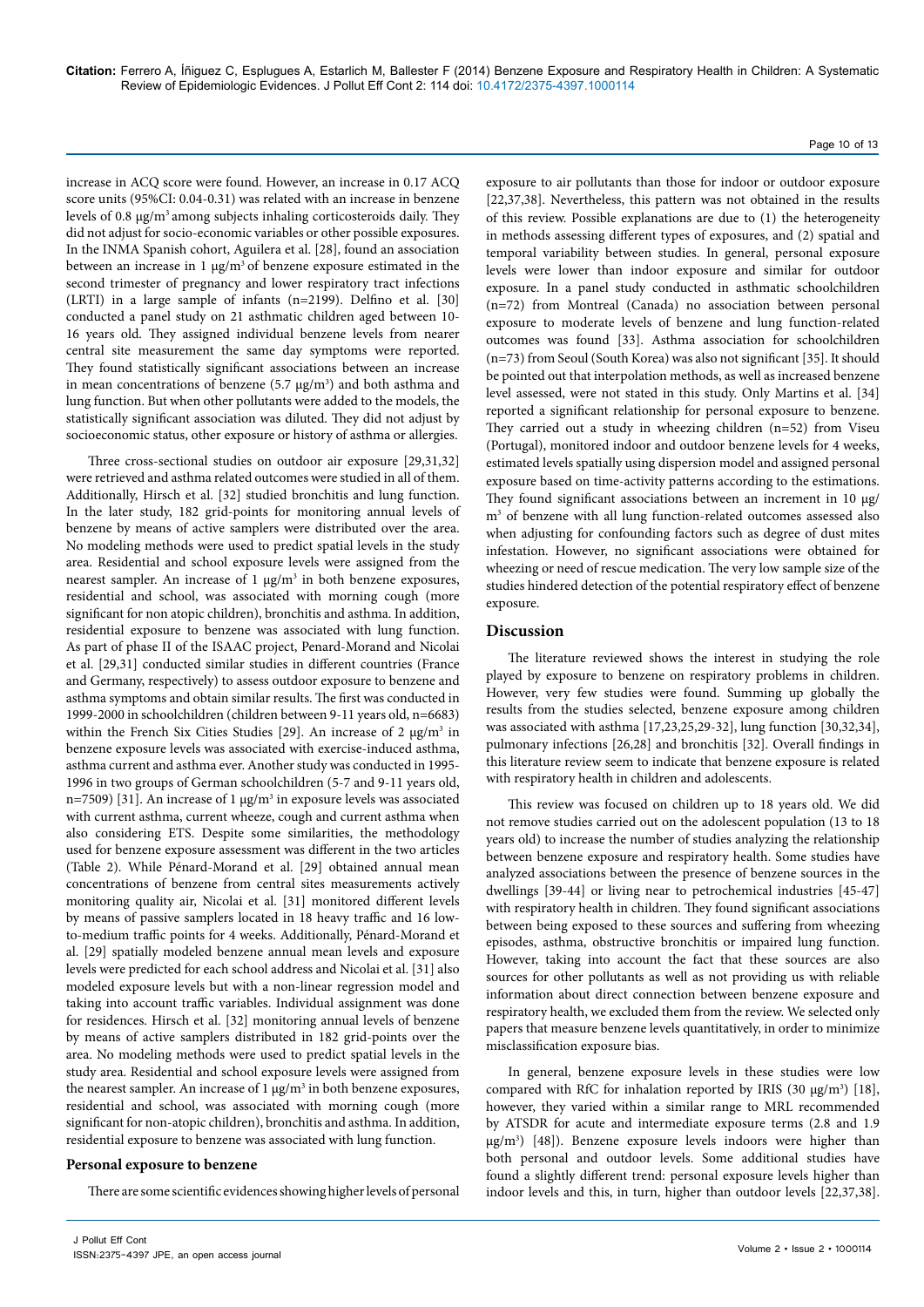Comparisons between benzene exposure levels found in this review are untrustworthy due to three main reasons: methodological diversity, studies conducted in different years and geographical areas, and very scarce personal exposure studies. Comparisons should have been made with caution also when three measures, indoor, outdoor and personal exposure levels, were carried out in the studies. Taking into account boundary levels for ensuring human health established by European Regulation (5  $\mu$ g/m<sup>3</sup> [20]) and WHO guidelines (1.7  $\mu$ g/m<sup>3</sup> [21]), indoor exposure levels were moderate-high, outdoor levels were moderate-low and personal levels were moderate. In this case, it is also important to note that reference exposure levels were defined in different units (annual means) and methodologies (measured in outdoor ambient air by means of active samplers). Briefly, benzene exposure levels found were low, ranging in μg/m<sup>3</sup> and higher for indoor air.

Major findings in heath respiratory effects were for indoor and outdoor air and were scarce for studies assessing personal exposure. The number of studies was very low. Related symptoms and problems seem to be related more to benzene exposure in indoor air than outdoor air, since magnitude associations were higher indoors. It is not due to higher levels of exposure being found indoors but to the higher levels of increase assessed in the association models (2.4-28.7 μg/m3 for indoor air versus  $0.8$ -5.7  $\mu$ g/m<sup>3</sup> for outdoor air). There is no clear consistency between studies on the association between benzene exposure and different respiratory diseases in children [28,30,32-34], but, a more clear pattern between these contaminant and asthma has been found [17,23,25,27,29-32]. If a variety of studies using different designs and methodologies found significant associations with a health problem and air pollutant exposure the likelihood of making the same mistake is minimized. However, additional studies are needed to confirm this association.

Regarding time latency effects, most of the articles studied a chronic disease, asthma [24,25,29,31,32,35]. Nevertheless, some of them assess short-term effects outcomes related to exacerbation of asthma or severe asthma symptoms in case-control and panel control studies [23,27,30,34]. Panel studies, together with time-series studies, have been used widely to assess short-term effects of air pollution [49- 51]. Individual availability of the data on exposure and heath are the major strengths for panel study designs. Additional panel studies in this review assessed lung function and wheezing as respiratory indices and symptoms that could be affected by short-term exposure to air pollution [30,32-34], but only in a couple of those the respiratory problems were negatively related to benzene exposure [30,32]. Apart from asthma, effects, bronchitis and pulmonary infections were related in the longterm with benzene exposure [28,43]. Despite the fact that the results varied considerably, findings of this review suggested adverse effects of benzene exposure in the short and long-term.

Studies reviewed used a wide range of approaches relying on study design, children's age studied, outcomes analyzed, benzene exposure assessment methods and association measures used. This fact prevented comparisons from being made between results. Regarding the methodology used among the studies, by sampling exposure levels in different ways we could obtain different results (e.g., all types known of passive samplers are effective and reliable collectors under real-life conditions [52,53], but they could be different regarding uptake rates and detection limits [50]). Another limitation lies in the four crosssectional studies included. This type of studies, based on a punctual picture of the matter and usually with a single exposure measure, holds limitations to the etiologic study of a health problem and did not allow us to establish the temporality of exposures [54]. However, in one of the

cross-sectional studies found [29], authors considered time of residence in the study area in the association analysis in order to minimize time exposure bias. The strength for including cross-sectional studies in this review was their statistical power due to their large sample size (ranging from 458 to 7509 individuals). Another deficiency of some of the studies selected rests on the lack of some adjusting variables. One of these reports [17] did not include any covariables in the association models. More than half of the studies did not adjust by socio-demographic status. Some studies neither adjusted by other exposures or familial history of allergies [27,30,32,35,43].

Since different methodologies were applied in the studies and a low number of studies were found, the evidences are scarce and inconclusive. Additional research on this topic is needed to broaden knowledge on the relationship between benzene and respiratory health in children. In our opinion, more studies on personal exposure assessment would be crucial, as these measurements are the most reliable to determine real exposure to air pollutants. Besides, more studies should be addressed at improving exposure assessment considering time-activity patterns as well as the use of prospective designs. Additional studies based on multicenter projects using common methodology are needed. Some examples of these multicenter studies could be ESCAPE [55], HELIX [56], ENRIECCO, CHICCOS, GA2LEN, MeDALL [57] in Europe, National Children Study in the United States or ISAAC [36,58] and ICAPPO [59] worldwide projects. Finally, it is important to consider in the analyses adjusting factors related with other exposures (tobacco smoke, combustion sources in the household and other variables about lifestyles [13]), social factors [60-63], annual variability in VOC levels [64],preterm birth and low birth weight [65,66].

In conclusion, the effect of benzene exposure on children's respiratory health at usual current levels has still not been confirmed. However, some considerations for preventing hazards from benzene exposure could be recommended [67]. In indoor air, it is important to maintain high rates of ventilation at home during benzene-emitting activities (e.g. redecorating, painting works) or avoiding tobacco smoke. In outdoor air, a useful recommendation included using ecologic transport (e.g. bicycle, public transport or electric cars). All these recommendations are of course also good for improving air quality in general. Further research is needed to broaden knowledge on the effects of benzene on respiratory health during childhood.

#### **Acknowledgment**

This work was supported by grants from the Health Institute Carlos III (PI13/02032, PI12/00610, PI11/02591). The first author wants to thank to Dr. Maria-Jose Lopez-Espinosa for writing assistance.

#### **References**

- 1. [WHO \(2014\) Ambient and household air pollution and health.](http://www.who.int/phe/health_topics/outdoorair/databases/en/)
- 2. [Schwartz J \(2004\) Air pollution and children's health. Pediatrics 113: 1037-](http://pediatrics.aappublications.org/content/113/Supplement_3/1037.full.pdf) [1043.](http://pediatrics.aappublications.org/content/113/Supplement_3/1037.full.pdf)
- [Weinmayr G, Romeo E, De Sario M, Weiland SK, Forastiere F \(2010\) Short](http://www.ncbi.nlm.nih.gov/pubmed/20064785)[term effects of PM10 and NO2 on respiratory health among children with](http://www.ncbi.nlm.nih.gov/pubmed/20064785)  [asthma or asthma-like symptoms: a systematic review and meta-analysis.](http://www.ncbi.nlm.nih.gov/pubmed/20064785)  [Environ Health Perspect 118: 449-457.](http://www.ncbi.nlm.nih.gov/pubmed/20064785)
- 4. [Fuentes- Leonarte V, Tenías JM, Ballester F \(2009\) Levels of pollutants in](http://www.ncbi.nlm.nih.gov/pubmed/19206181)  [indoor air and respiratory health in preschool children: a systematic review.](http://www.ncbi.nlm.nih.gov/pubmed/19206181)  [Pediatr Pulmonol 44: 231-243.](http://www.ncbi.nlm.nih.gov/pubmed/19206181)
- 5. [Jackson S, Mathews KH, Pulanic D, Falconer R, Rudan I, et al. \(2013\) Risk](http://www.ncbi.nlm.nih.gov/pmc/articles/PMC3641871/)  factors for severe acute lower respiratory infections in children: a systematic [review and meta-analysis. Croat Med J 54: 110-121.](http://www.ncbi.nlm.nih.gov/pmc/articles/PMC3641871/)
- 6. [Macintyre EA, Gehring U, Mölter A, Fuertes E, Klümper C, et al \(2013\) Air](http://ehp.niehs.nih.gov/wp-content/uploads/121/10/ehp.1306755.pdf)  [Pollution and Respiratory Infections during Early Childhood: An Analysis of 10](http://ehp.niehs.nih.gov/wp-content/uploads/121/10/ehp.1306755.pdf)  [European Birth Cohorts within the ESCAPE Project. Environ Health Perspect](http://ehp.niehs.nih.gov/wp-content/uploads/121/10/ehp.1306755.pdf)  [122: 107-113.](http://ehp.niehs.nih.gov/wp-content/uploads/121/10/ehp.1306755.pdf)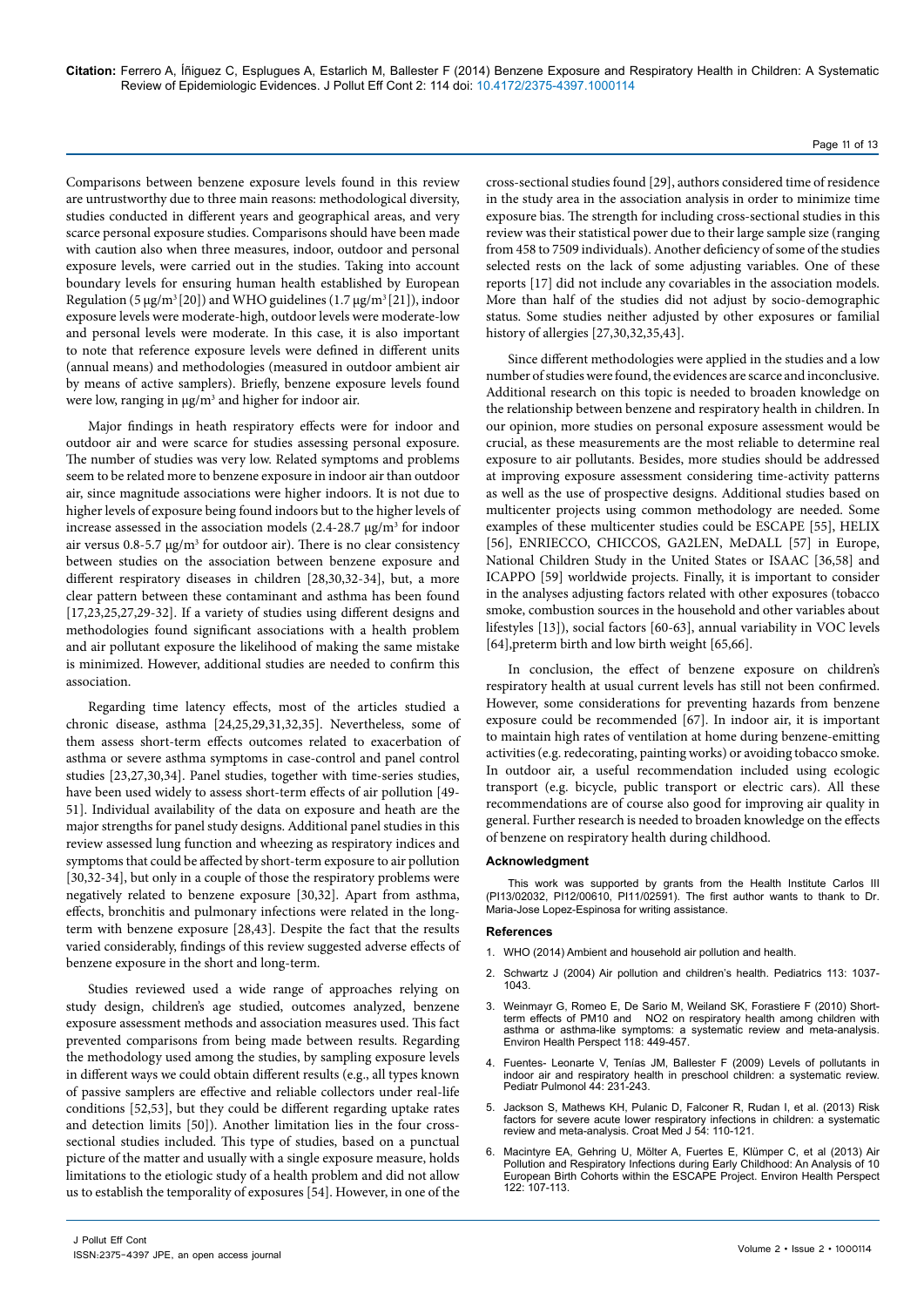Page 12 of 13

- 7. [Mölter A, Agius RM, de Vocht F, Lindley S, Gerrard W, et al. \(2013\) Long Term](file:///F:/Journals/JPE/JPE-Volume2/JPE2.2/JPE2.2_AI/v)<br>[Exposure to PM10 and NO2 in Association with Lung Volume and Airway](file:///F:/Journals/JPE/JPE-Volume2/JPE2.2/JPE2.2_AI/v)<br>Resistance in the MAAS Birth Cohort. Environ Health Perspect 121:1232-123
- [WHO \(2013\) Ending Preventable Child Deaths from Pneumonia and Diarrhoea](http://apps.who.int/iris/bitstream/10665/79200/1/9789241505239_eng.pdf) [by 2025: Global Action Plan for Prevention and Control of Pneumonia and](http://apps.who.int/iris/bitstream/10665/79200/1/9789241505239_eng.pdf) [Diarrhoea, Switzerland.](http://apps.who.int/iris/bitstream/10665/79200/1/9789241505239_eng.pdf)
- 9. [Faustman EM, Silbernagel SM, Fenske RA, Burbacher TM, Ponce RA \(2000\)](http://www.ncbi.nlm.nih.gov/pmc/articles/PMC1637781/) [Mechanisms underlying Children's susceptibility to environmental toxicants.](http://www.ncbi.nlm.nih.gov/pmc/articles/PMC1637781/) [Environ Health Perspect 1: 13-21.](http://www.ncbi.nlm.nih.gov/pmc/articles/PMC1637781/)
- 10. [Landrigan PJ, Kimmel CA, Correa A, Eskenazi B \(2004\) Children's health and](http://www.ncbi.nlm.nih.gov/pmc/articles/PMC1241836/) [the environment: public health issues and challenges for risk assessment.](http://www.ncbi.nlm.nih.gov/pmc/articles/PMC1241836/) [Environ Health Perspect 112: 257-265.](http://www.ncbi.nlm.nih.gov/pmc/articles/PMC1241836/)
- 11. [ATSDR \(2007\) Aire: Contaminación de la atmósfera.](http://www.atsdr.cdc.gov/es/general/aire/contaminacion_aire.html) .
- 12. [IARC \(2012\) A Review of Human Carcinogens: Chemical Agents and Related](http://monographs.iarc.fr/ENG/Monographs/vol100F/) [Occupations. IARC Monographs on the Evaluation of carcinogenic Risks to](http://monographs.iarc.fr/ENG/Monographs/vol100F/) [Humans. 100: 249-294.](http://monographs.iarc.fr/ENG/Monographs/vol100F/)
- 13. [WHO \(2010\) Regional office for Europe. WHO Guidelines for indoor air quality.](http://www.euro.who.int/__data/assets/pdf_file/0009/128169/e94535.pdf) [Selected pollutants.](http://www.euro.who.int/__data/assets/pdf_file/0009/128169/e94535.pdf)
- 14. [Heinrich J \(2011\) Influence of indoor factors in dwellings on the development of](http://www.ncbi.nlm.nih.gov/pubmed/20851050) [childhood asthma. Int J Hyg Environ Health 214: 1-25.](http://www.ncbi.nlm.nih.gov/pubmed/20851050)
- 15. [Mendell MJ \(2007\) Indoor residential chemical emissions as risk factors for](http://www.ncbi.nlm.nih.gov/pubmed/17661923) [respiratory and allergic effects in children: a review. Indoor Air 17: 259-277.](http://www.ncbi.nlm.nih.gov/pubmed/17661923)
- 16. [Arif AA, Shah SM \(2007\) Association between personal exposure to volatile](http://www.ncbi.nlm.nih.gov/pubmed/17357796) [organic compounds and asthma among US adult population. Int Arch Occup](http://www.ncbi.nlm.nih.gov/pubmed/17357796) [Environ Health 80: 711-719.](http://www.ncbi.nlm.nih.gov/pubmed/17357796)
- 17. [Gordian ME, Stewart AW, Morris SS \(2010\) Evaporative gasoline emissions](http://www.mdpi.com/1660-4601/7/8/3051) [and asthma symptoms. Int J Environ Res Public Health 7: 3051-3062.](http://www.mdpi.com/1660-4601/7/8/3051)
- 18. [IRIS \(2002\) Toxicological review of benzene \(noncancer effects\). U.S.](http://www.epa.gov/iris/toxreviews/0276tr.pdf) [Environmental Protection Agency: Integrated Risk Information System.](http://www.epa.gov/iris/toxreviews/0276tr.pdf) [Washington, DC.](http://www.epa.gov/iris/toxreviews/0276tr.pdf)
- 19. [NIOSH \(2010\) Benzene. NIOSH pocket guide to chemical hazards. Atlanta,](http://www.cdc.gov/niosh/npg/npgd0049.html) [GA: National Institute for Occupational Safety and Health, Centers for Disease](http://www.cdc.gov/niosh/npg/npgd0049.html) [Control and Prevention.](http://www.cdc.gov/niosh/npg/npgd0049.html)
- 20. [European Commission \(2009\) Directive 2008/50/EC of the European Parliament](http://eur-lex.europa.eu/LexUriServ/LexUriServ.do?uri=CELEX:32008L0050) [and of the Council of 21 May 2008 on ambient air quality and cleaner air for](http://eur-lex.europa.eu/LexUriServ/LexUriServ.do?uri=CELEX:32008L0050) [Europe, Brussels. Commission of the European Communities.](http://eur-lex.europa.eu/LexUriServ/LexUriServ.do?uri=CELEX:32008L0050)
- 21. [WHO \(2000\) Air quality guidelines for Europe. Regional office for Europe,](http://www.euro.who.int/__data/assets/pdf_file/0005/74732/E71922.pdf) [Copenhagen, Denmark.](http://www.euro.who.int/__data/assets/pdf_file/0005/74732/E71922.pdf)
- 22. [Weisel CP \(2002\) Assessing exposure to air toxics relative to asthma. Environ](http://www.ncbi.nlm.nih.gov/pmc/articles/PMC1241201/) [Health Perspect 110: 527-537.](http://www.ncbi.nlm.nih.gov/pmc/articles/PMC1241201/)
- 23. [Rive S, Hulin M, Baiz N, Hassani Y, Kigninlman H, Toloba Y, et al. \(2013\)](http://www.researchgate.net/publication/241696111_Urinary_S-PMA_related_to_indoor_benzene_and_asthma_in_children) [Urinary S-PMA related to indoor benzene and asthma in children. Inhal Toxicol](http://www.researchgate.net/publication/241696111_Urinary_S-PMA_related_to_indoor_benzene_and_asthma_in_children) [25: 373-382.](http://www.researchgate.net/publication/241696111_Urinary_S-PMA_related_to_indoor_benzene_and_asthma_in_children)
- 24. [Hulin M, Caillaud D, Annesi-Maesano I \(2010\) Indoor air pollution and childhood](http://www.researchgate.net/publication/46287392_Indoor_air_pollution_and_childhood_asthma_variations_between_urban_and_rural_areas) [asthma: variations between urban and rural areas. Indoor Air 20: 502-514.](http://www.researchgate.net/publication/46287392_Indoor_air_pollution_and_childhood_asthma_variations_between_urban_and_rural_areas)
- 25. [Rumchev K, Spickett J, Bulsara M, Phillips M, Stick S \(2004\) Association](http://www.ncbi.nlm.nih.gov/pubmed/15333849) [of domestic exposure to volatile organic compounds with asthma in young](http://www.ncbi.nlm.nih.gov/pubmed/15333849) [children. Thorax 59: 746-751.](http://www.ncbi.nlm.nih.gov/pubmed/15333849)
- 26. [Diez U, Kroessner T, Rehwagen M, Richter M, Wetzig H, et al. \(2000\) Effects of](http://www.sciencedirect.com/science/article/pii/S1438463904700048) [indoor painting and smoking on airway symptoms in atopy risk children in the](http://www.sciencedirect.com/science/article/pii/S1438463904700048) [first year of life results of the LARS-study. Leipzig Allergy High-Risk children](http://www.sciencedirect.com/science/article/pii/S1438463904700048) [study. Int J Hyg EnvironHealth 203: 23-28.](http://www.sciencedirect.com/science/article/pii/S1438463904700048)
- 27. [Zora JE, Sarnat SE, Raysoni AU, Johnson BA, Li W-W, et al. \(2013\) Texas. Sci](http://www.ncbi.nlm.nih.gov/pubmed/23312496) [Total Environ 448: 56-65.](http://www.ncbi.nlm.nih.gov/pubmed/23312496)
- 28. [Aguilera I, Pedersen M, Garcia-Esteban R, Ballester F, Basterrechea M, et al](http://ehp.niehs.nih.gov/1205281/) [\(2013\) Early-Life Exposure to Outdoor Air Pollution and Respiratory Health,](http://ehp.niehs.nih.gov/1205281/) [Ear Infections, and Eczema in Infants from the INMA Study. Environ Health](http://ehp.niehs.nih.gov/1205281/) [Perspect 121: 387-392.](http://ehp.niehs.nih.gov/1205281/)
- 29. [Penard-Morand C, Raherison C, Charpin D, Kopferschmitt C, Lavaud F, et al.](http://www.ersj.org.uk/content/36/1/33.full.pdf) [\(2010\) Long-term exposure to close-proximity air pollution and asthma and](http://www.ersj.org.uk/content/36/1/33.full.pdf) [allergies in urban children. Eur Respir J 36: 33-40.](http://www.ersj.org.uk/content/36/1/33.full.pdf)
- 30. [Delfino RJ, Gong H, Linn WS, Hu Y, Pellizzari ED \(2003\) Respiratory symptoms](http://www.ncbi.nlm.nih.gov/pubmed/12973363) [and peak expiratory flow in children with asthma in relation to volatile organic](http://www.ncbi.nlm.nih.gov/pubmed/12973363) [compounds in exhaled breath and ambient air. J Expo Anal Sci Environ](http://www.ncbi.nlm.nih.gov/pubmed/12973363) [Epidemiol 13: 348-363.](http://www.ncbi.nlm.nih.gov/pubmed/12973363)
- 31. [Nicolai T, Carr D, Weiland SK, Duhme H, Von Ehrenstein O, et al. \(2003\) Urban](http://www.ersj.org.uk/content/21/6/956.full.pdf) [traffic and pollutant exposure related to respiratory outcomes and atopy in a](http://www.ersj.org.uk/content/21/6/956.full.pdf) [large sample of children. Eur Respir J 21: 956-963.](http://www.ersj.org.uk/content/21/6/956.full.pdf)
- 32. [Hirsch T, Weiland SK, von Mutius E, Safeca AF, Gräfe H, et al. \(1999\) Inner](http://www.ncbi.nlm.nih.gov/pubmed/10543291)  [city air pollution and respiratory health and atopy in children. Eur Respir J 14:](http://www.ncbi.nlm.nih.gov/pubmed/10543291)  [669-677.](http://www.ncbi.nlm.nih.gov/pubmed/10543291)
- 33. [Smargiassi A, Goldberg MS, Wheeler AJ, Plante C, Valois M-F, et al. \(2014\)](http://www.sciencedirect.com/science/article/pii/S0013935114000772)  [Associations between personal exposure to air pollutants and lung function](http://www.sciencedirect.com/science/article/pii/S0013935114000772)  [tests and cardiovascular indices among children with asthma living near an](http://www.sciencedirect.com/science/article/pii/S0013935114000772)  [industrial complex and petroleum refineries. Environ Res 132: 38-45.](http://www.sciencedirect.com/science/article/pii/S0013935114000772)
- 34. [Martins PC, Valente J, Papoila AL, Caires I, Araújo-Martins J, et al. \(2012\)](http://www.researchgate.net/publication/51457986_Airways_changes_related_to_air_pollution_exposure_in_wheezing_children)  [Airways changes related to air pollution exposure in wheezing children. Eur](http://www.researchgate.net/publication/51457986_Airways_changes_related_to_air_pollution_exposure_in_wheezing_children)  [Respir J 39: 246-253.](http://www.researchgate.net/publication/51457986_Airways_changes_related_to_air_pollution_exposure_in_wheezing_children)
- 35. [Hwang G, Yoon C, Choi J \(2011\) A Case-Control Study: Exposure Assessment](http://www.aaqr.org/Doi.php?id=13_AAQR-11-05-OA-0072)  [of VOCs and Formaldehyde for Asthma in Children. Aerosol Air Qual Res 11:](http://www.aaqr.org/Doi.php?id=13_AAQR-11-05-OA-0072)  [908-914.](http://www.aaqr.org/Doi.php?id=13_AAQR-11-05-OA-0072)
- 36. [Asher MI, Keil U, Anderson HR, Beasley R, Crane J, et al. \(1995\) International](http://erj.ersjournals.com/content/8/3/483.full.pdf)  Study of Asthma and Allergies in Childhood (ISAAC): rationale and methods. [Eur Respir J 8: 483-491.](http://erj.ersjournals.com/content/8/3/483.full.pdf)
- 37. [Llop S, Ballester F, Aguilera I, Estarlich M, Fernadez-Patier R, et al. \(2010\)](http://www.atmospolres.com/articles/Volume1/issue3/APR-10-019.pdf)  [Outdoor, indoor and personal distribution of BTEX in pregnant women from two](http://www.atmospolres.com/articles/Volume1/issue3/APR-10-019.pdf)  [areas in Spain – Preliminary results from the INMA project. Atmospheric Pollut](http://www.atmospolres.com/articles/Volume1/issue3/APR-10-019.pdf)  [Res 1: 147-154.](http://www.atmospolres.com/articles/Volume1/issue3/APR-10-019.pdf)
- 38. [Topp R, Cyrys J, Gebefugi I, Schnelle-Kreis J, Richter K, et al. \(2004\) Indoor](http://www.ncbi.nlm.nih.gov/pubmed/15480494)  [and outdoor air concentrations of BTEX and NO2: correlation of repeated](http://www.ncbi.nlm.nih.gov/pubmed/15480494)  [measurements. J Environ Monit 6:807-812.](http://www.ncbi.nlm.nih.gov/pubmed/15480494)
- 39. [Khalequzzaman M, Kamijima M, Sakai K, Chowdhury NA, Hamajima N, et al.](http://www.ncbi.nlm.nih.gov/pmc/articles/PMC2886889/)  [\(2007\) Indoor air pollution and its impact on children under five years old in](http://www.ncbi.nlm.nih.gov/pmc/articles/PMC2886889/)  [Bangladesh. Indoor Air 17:297-304.](http://www.ncbi.nlm.nih.gov/pmc/articles/PMC2886889/)
- 40. [Khalequzzaman M, Kamijima M, Sakai K, Hoque BA, Nakajima T \(2010\) Indoor](http://www.ncbi.nlm.nih.gov/pubmed/21432551)  [air pollution and the health of children in biomass- and fossil-fuel users of](http://www.ncbi.nlm.nih.gov/pubmed/21432551)  [Bangladesh: situation in two different seasons. Environ Health Prev Med 15:](http://www.ncbi.nlm.nih.gov/pubmed/21432551)  [236-243](http://www.ncbi.nlm.nih.gov/pubmed/21432551).
- 41. [Emenius G, Svartengren M, Korsgaard J, Nordvall L, Pershagen G \(2004\)](http://www.researchgate.net/publication/8406961_Indoor_exposures_and_recurrent_wheezing_in_infants_a_study_in_the_BAMSE_cohort)  [Indoor exposures and recurrent wheezing in infants: a study in the BAMSE](http://www.researchgate.net/publication/8406961_Indoor_exposures_and_recurrent_wheezing_in_infants_a_study_in_the_BAMSE_cohort)  [cohort. Acta Paediatr 93: 899-905.](http://www.researchgate.net/publication/8406961_Indoor_exposures_and_recurrent_wheezing_in_infants_a_study_in_the_BAMSE_cohort)
- 42. [Jaakkola JJK, Parise H, Kislitsin V, Lebedeva NI, Spengler JD \(2004\) Asthma,](http://www.ncbi.nlm.nih.gov/pmc/articles/PMC1448297/)  [wheezing, and allergies in Russian school children in relation to new surface](http://www.ncbi.nlm.nih.gov/pmc/articles/PMC1448297/)  [materials in the home. Am J Public Health 94: 560-562.](http://www.ncbi.nlm.nih.gov/pmc/articles/PMC1448297/)
- 43. [Diez U, Rehwagen M, Rolle-Kampczyk U, Wetzig H, Schulz R, et al. \(2003\)](http://www.sciencedirect.com/science/article/pii/S1438463904702072)  Redecoration of apartments promotes obstructive bronchitis in atopy risk [infants - Results of the LARS study. Int J Hyg Environ Health 206: 173-179.](http://www.sciencedirect.com/science/article/pii/S1438463904702072)
- 44. [Wieslander G, Norback D, Bjornsson E, Janson C, Boman G \(1997\) Asthma](http://centerforhealthyhousing.org/Portals/0/Contents/Article0578.pdf)  [and the indoor environment: The significance of emission of formaldehyde and](http://centerforhealthyhousing.org/Portals/0/Contents/Article0578.pdf)  [volatile organic compounds from newly painted indoor surfaces. Int Arch Occup](http://centerforhealthyhousing.org/Portals/0/Contents/Article0578.pdf)  [Environ Health 69: 115-124.](http://centerforhealthyhousing.org/Portals/0/Contents/Article0578.pdf)
- 45. [De Marco R, Marcon A, Rava M, Cazzoletti L, Pironi V, et al. \(2010\) Proximity](http://www.researchgate.net/publication/38073417_Proximity_to_chipboard_industries_increases_the_risk_of_respiratory_and_irritation_symptoms_in_children_the_Viadana_study)  [to chipboard industries increases the risk of respiratory and irritation symptoms](http://www.researchgate.net/publication/38073417_Proximity_to_chipboard_industries_increases_the_risk_of_respiratory_and_irritation_symptoms_in_children_the_Viadana_study)  [in children: The Viadana study. Sci Total Environ, 408: 511-517.](http://www.researchgate.net/publication/38073417_Proximity_to_chipboard_industries_increases_the_risk_of_respiratory_and_irritation_symptoms_in_children_the_Viadana_study)
- 46. Rusconi F, Catelan D, Accetta G, Peluso M, Pistelli R, et al. (2011) Asthma symptoms, lung function, and markers of oxidative stress and inflammation in children exposed to oil refinery pollution. J Asthma Off J Assoc Care Asthma, 48: 84-90.
- 47. [Moraes ACL de, Ignotti E, Netto PA, Jacobson L da SV, Castro H, Hacon S de](http://www.scielo.br/scielo.php?pid=S0021-75572010000400015&script=sci_abstract)  [S \(2010\) Wheezing in children and adolescents living next to a petrochemical](http://www.scielo.br/scielo.php?pid=S0021-75572010000400015&script=sci_abstract)  [plant in Rio Grande do Norte, Brazil. J Pediatr \(Rio J\), 86: 337-344](http://www.scielo.br/scielo.php?pid=S0021-75572010000400015&script=sci_abstract).
- 48. ATSDR (2007) Toxicologial profile: Benzene. Atlanta, Georgia: Agency for toxic substances and disease registry.
- 49. Li S, Williams G, Jalaludin B, Baker P (2012) Panel studies of air pollution on children's lung function and respiratory symptoms: a literature review. J Asthma Off J Assoc Care Asthma, 49:895-910.
- 50. Nieuwenhuijsen M, Katsouyanni K, Touloumi G, Jarup L, Best N, et al. (2008) Special study designs and analyses in environmental epidemiology. Environmental epidemiology Study methods and applications. United States: Oxford University Press Inc., New York.
- 51. [Ward DJ, Ayres JG \(2004\) Particulate air pollution and panel studies in children:](http://www.ncbi.nlm.nih.gov/pubmed/15031404)  [a systematic review. Occup Environ Med, 61: e13.](http://www.ncbi.nlm.nih.gov/pubmed/15031404)
- 52. [Zabiegała B, Urbanowicz M, Szymanska K, Namiesnik J \(2010\) Application of](http://chromsci.oxfordjournals.org/content/48/3/167.abstract)  [passive sampling technique for monitoring of BTEX concentration in urban air:](http://chromsci.oxfordjournals.org/content/48/3/167.abstract)  [field comparison of different types of passive samplers. J Chromatogr Sci, 48:](http://chromsci.oxfordjournals.org/content/48/3/167.abstract)  [167-175](http://chromsci.oxfordjournals.org/content/48/3/167.abstract).
- 53. [Begerow J, Jermann E, Keles T, Dunemann L \(1999\) Performance of two](http://link.springer.com/article/10.1007%2Fs002160051209)  [different types of passive samplers for the GC/ECD-FID determination of](http://link.springer.com/article/10.1007%2Fs002160051209)